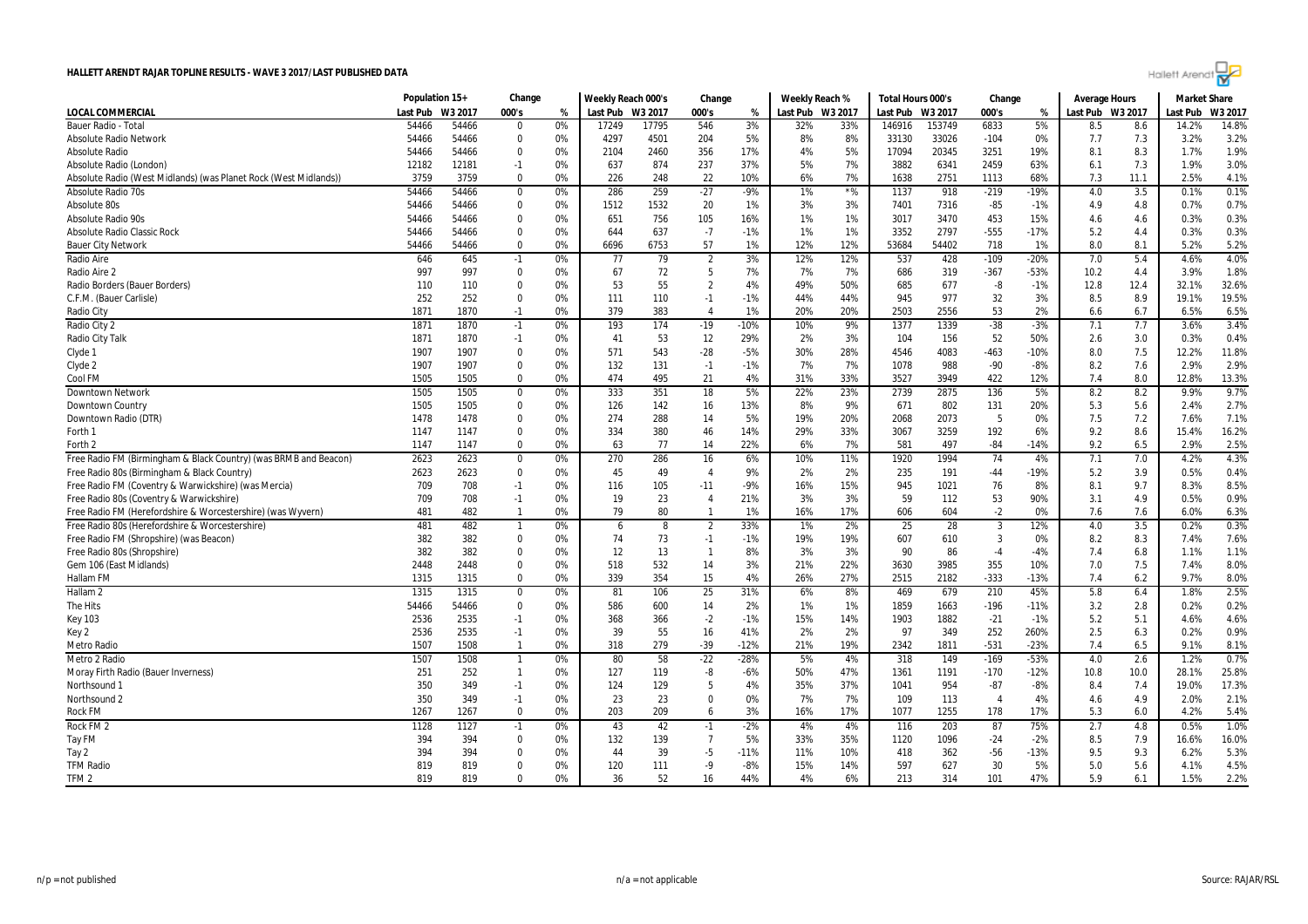

|                                         | Population 15+ |              | Change              |          | Weekly Reach 000's |            | Change         |                 |            | Weekly Reach % | Total Hours 000's |             | Change          |                | <b>Average Hours</b> |            | <b>Market Share</b> |              |
|-----------------------------------------|----------------|--------------|---------------------|----------|--------------------|------------|----------------|-----------------|------------|----------------|-------------------|-------------|-----------------|----------------|----------------------|------------|---------------------|--------------|
| LOCAL COMMERCIAL                        | Last Pub       | W3 2017      | 000's               | %        | Last Pub           | W3 2017    | 000's          | %               | Last Pub   | W3 2017        | Last Pub          | W3 2017     | 000's           | %              | Last Pub W3 2017     |            | Last Pub            | W3 2017      |
| <b>Viking FM</b>                        | 911            | 911          | $\Omega$            | 0%       | 181                | 217        | 36             | 20%             | 20%        | 24%            | 1258              | 1665        | 407             | 32%            | 7.0                  | 7.7        | 6.2%                | 7.9%         |
| Viking 2                                | 911            | 911          | $\overline{0}$      | 0%       | 78                 | 79         | $\overline{1}$ | 1%              | 9%         | 9%             | 640               | 758         | 118             | 18%            | 8.2                  | 9.6        | 3.2%                | 3.6%         |
| Wave 105 FM (Bauer South Coast)         | 1844           | 1845         | -1                  | 0%       | 364                | 393        | 29             | 8%              | 20%        | 21%            | 4006              | 4612        | 606             | 15%            | 11.0                 | 11.7       | 10.4%               | 11.6%        |
| West Sound (Bauer Southwest Scotland)   | 394            | 394          | $\mathbf{0}$        | 0%       | 181                | 166        | $-15$          | -8%             | 46%        | 42%            | 1946              | 1953        | - 7             | 0%             | 10.7                 | 11.8       | 24.3%               | 25.6%        |
| Heat                                    | 54466          | 54466        | $\mathbf 0$         | 0%       | 591                | 616        | 25             | 4%              | 1%         | 1%             | 2403              | 2232        | $-171$          | $-7%$          | 4.1                  | 3.6        | 0.2%                | 0.2%         |
| Kerrang!                                | 54466          | 54466        | 0                   | 0%       | 526                | 615        | 89             | 17%             | 1%         | 1%             | 2118              | 2530        | 412             | 19%            | 4.0                  | 4.1        | 0.2%                | 0.2%         |
| <b>Kiss Network</b>                     | 54466          | 54466        | $\mathbf{0}$        | 0%       | 5393               | 5686       | 293            | 5%              | 10%        | 10%            | 27654             | 32835       | 5181            | 19%            | 5.1                  | 5.8        | 2.7%                | 3.2%         |
| Kiss                                    | 54466          | 54466        | $\mathbf 0$         | 0%       | 4609               | 4527       | $-82$          | $-2%$           | 8%         | 8%             | 20383             | 24893       | 4510            | 22%            | 4.4                  | 5.5        | 2.0%                | 2.4%         |
| Kiss (East)                             | 2156           | 2155         | $-1$                | 0%       | 435                | 460        | 25             | 6%              | 20%        | 21%            | 2737              | 3059        | 322             | 12%            | 6.3                  | 6.7        | 5.9%                | 6.4%         |
| Kiss (London                            | 12182          | 12181        | $-1$                | 0%       | 2048               | 1869       | $-179$         | -9%             | 17%        | 15%            | 8494              | 11499       | 3005            | 35%            | 4.1                  | 6.2        | 4.1%                | 5.5%         |
| Kiss (West)                             | 2471           | 2471         | $\mathbf 0$         | 0%       | 407                | 433        | 26             | 6%              | 16%        | 18%            | 2021              | 2225        | 204             | 10%            | 5.0                  | 5.1        | 4.1%                | 4.3%         |
| <b>Kiss Fresh</b>                       | 54466          | 54466        | $\mathbf 0$         | 0%       | 526                | 519        | $-7$           | $-1%$           | 1%         | 1%             | 1468              | 1700        | 232             | 16%            | 2.8                  | 3.3        | 0.1%                | 0.2%         |
| Kisstory                                | 54466          | 54466        | $\mathbf 0$         | 0%       | 1734               | 1823       | 89             | 5%              | 3%         | 3%             | 7489              | 8490        | 1001            | 13%            | 4.3                  | 4.7        | 0.7%                | 0.8%         |
| <b>Magic Network</b>                    | 54466          | 54466        | $\overline{0}$      | 0%       | 3630               | 3747       | 117            | 3%              | 7%         | 7%             | 19890             | 20202       | 312             | 2%             | 5.5                  | 5.4        | 1.9%                | 1.9%         |
| Magic                                   | 54466          | 54466        | 0                   | 0%       | 2947               | 3310       | 363            | 12%             | 5%         | 6%             | 13702             | 16323       | 2621            | 19%            | 4.6                  | 4.9        | 1.3%                | 1.6%         |
| Magic (London)                          | 12182          | 12181        | $-1$                | 0%       | 1547               | 1541       | $-6$           | 0%              | 13%        | 13%            | 6638              | 7550        | 912             | 14%            | 4.3                  | 4.9        | 3.2%                | 3.6%         |
| Magic Chilled                           | 54466          | 54466        | $\mathbf 0$         | 0%       | 203                | 270        | 67             | 33%             | $*$ %      | $*$ %          | 950               | 1041        | 91              | 10%            | 4.7                  | 3.9        | 0.1%                | 0.1%         |
| Magic Soul                              | 54466          | 54466        | $\overline{0}$      | 0%       | 244                | 237        | $-7$           | $-3%$           | $*$ %      | $*$ %          | 996               | 903         | $-93$           | $-9%$          | 4.1                  | 3.8        | 0.1%                | 0.1%         |
| <b>Mellow Magic</b>                     | 54466          | 54466        | $\mathbf 0$         | 0%       | 518                | 519        | $\overline{1}$ | 0%              | 1%         | 1%             | 2399              | 2642        | 243             | 10%            | 4.6                  | 5.1        | 0.2%                | 0.3%         |
| <b>Planet Rock</b>                      | 54466          | 54466        | $\mathbf 0$         | 0%       | 1075               | 1050       | $-25$          | $-2%$           | 2%         | 2%             | 9198              | 7985        | $-1213$         | $-13%$         | 8.6                  | 7.6        | 0.9%                | 0.8%         |
| Total Global Radio (UK)                 | 54466          | 54466        | $\mathbf 0$         | 0%       | 23334              | 23519      | 185            | $1\%$           | 43%        | 43%            | 212343            | 214163      | 1820            | 1%             | 9.1                  | 9.1        | 20.6%               | 20.6%        |
| The Arrow                               | 54466          | 54466        | $\mathbf 0$         | 0%       | 78                 | 68         | $-10$          | $-13%$          | $*$ %      | $*96$          | 457               | 389         | $-68$           | $-15%$         | 5.9                  | 5.7        | $*$ %               | $*$ %        |
| Capital Brand (UK)                      | 54466          | 54466        | 0                   | 0%       | 8620               | 8572       | $-48$          | $-1%$           | 16%        | 16%            | 48392             | 49357       | 965             | 2%             | 5.6                  | 5.8        | 4.7%                | 4.7%         |
| Capital Network (UK)                    | 54466          | 54466        | 0                   | 0%       | 8055               | 7760       | -295           | -4%             | 15%        | 14%            | 44196             | 43783       | $-413$          | $-1%$          | 5.5                  | 5.6        | 4.3%                | 4.2%         |
| Capital Birmingham                      | 2254           | 2254         | $\Omega$            | 0%       | 479                | 469        | $-10$          | $-2%$           | 21%        | 21%            | 2789              | 2867        | 78              | 3%             | 5.8                  | 6.1        | 7.3%                | 7.4%         |
| <b>Capital East Midlands</b>            | 2308           | 2304         | $-4$                | 0%       | 616                | 588        | $-28$          | $-5%$           | 27%        | 26%            | 3666              | 3553        | $-113$          | $-3%$          | 5.9                  | 6.0        | 7.9%                | 7.5%         |
|                                         |                |              |                     |          |                    |            |                |                 |            | 23%            |                   |             |                 |                |                      |            |                     |              |
| Capital East Midlands - Derbyshire      | 536<br>789     | 535<br>789   | $-1$<br>$\mathbf 0$ | 0%<br>0% | 136<br>182         | 125<br>211 | $-11$<br>29    | $-8%$<br>16%    | 25%<br>23% | 27%            | 833<br>1179       | 822<br>1193 | $-11$<br>14     | $-1%$<br>1%    | 6.1                  | 6.6<br>5.6 | 6.7%                | 7.2%<br>7.4% |
| Capital East Midlands - Leicestershire  |                |              |                     |          |                    |            |                |                 |            | 25%            | 1709              |             |                 |                | 6.5                  |            | 7.7%                | 7.5%         |
| Capital East Midlands - Nottinghamshire | 1031<br>1076   | 1030<br>1075 | $-1$                | 0%<br>0% | 309                | 260<br>158 | $-49$<br>$-9$  | $-16%$<br>$-5%$ | 30%<br>15% | 15%            | 831               | 1574<br>811 | $-135$<br>$-20$ | $-8%$<br>$-2%$ | 5.5<br>5.0           | 6.1<br>5.2 | 8.6%<br>4.1%        | 3.8%         |
| Capital Liverpool                       |                |              | $-1$                |          | 167                |            |                |                 |            |                |                   |             |                 |                |                      |            |                     |              |
| Capital London                          | 12182          | 12181        | $-1$                | 0%       | 2313               | 2125       | $-188$         | $-8%$           | 19%        | 17%            | 10665             | 10748       | 83              | 1%             | 4.6                  | 5.1        | 5.1%                | 5.2%         |
| Capital Manchester                      | 2968           | 2967         | $-1$                | 0%       | 586                | 555        | $-31$          | $-5%$           | 20%        | 19%            | 3202              | 3173        | $-29$           | $-1%$          | 5.5                  | 5.7        | 6.3%                | 6.3%         |
| <b>Capital North East</b>               | 2239           | 2241         | $\overline{2}$      | 0%       | 514                | 485        | $-29$          | $-6%$           | 23%        | 22%            | 2965              | 2840        | $-125$          | $-4%$          | 5.8                  | 5.9        | 7.7%                | 8.1%         |
| <b>Capital North West and Wales</b>     | 1033           | 1033         | $\mathbf 0$         | 0%       | 192                | 176        | $-16$          | $-8%$           | 19%        | 17%            | 1059              | 1217        | 158             | 15%            | 5.5                  | 6.9        | 5.0%                | 5.6%         |
| <b>Capital Scotland</b>                 | 2830           | 2830         | $\mathbf 0$         | 0%       | 563                | 510        | $-53$          | $-9%$           | 20%        | 18%            | 3827              | 3506        | $-321$          | $-8%$          | 6.8                  | 6.9        | 7.3%                | 6.9%         |
| <b>Capital South Coast</b>              | 1190           | 1189         | $-1$                | 0%       | 252                | 289        | 37             | 15%             | 21%        | 24%            | 1502              | 1740        | 238             | 16%            | 6.0                  | 6.0        | 6.2%                | 7.0%         |
| <b>Capital South Wales</b>              | 1043           | 1043         | $\mathbf 0$         | 0%       | 222                | 205        | $-17$          | $-8%$           | 21%        | 20%            | 1278              | 1049        | $-229$          | $-18%$         | 5.8                  | 5.1        | 6.8%                | 5.5%         |
| <b>Capital Yorkshire</b>                | 4582           | 4582         | $\mathbf 0$         | 0%       | 1061               | 996        | $-65$          | $-6%$           | 23%        | 22%            | 7064              | 6503        | $-561$          | $-8%$          | 6.7                  | 6.5        | 7.8%                | 7.1%         |
| Capital XTRA (UK)                       | 54466          | 54466        | $\overline{0}$      | 0%       | 1194               | 1464       | 270            | 23%             | 2%         | 3%             | 4196              | 5574        | 1378            | 33%            | 3.5                  | 3.8        | 0.4%                | 0.5%         |
| Capital XTRA (London)                   | 12182          | 12181        | $-1$                | 0%       | 664                | 635        | $-29$          | $-4%$           | 5%         | 5%             | 2361              | 3804        | 1443            | 61%            | 3.6                  | 6.0        | 1.1%                | 1.8%         |
| <b>Classic FM</b>                       | 54466          | 54466        | 0                   | 0%       | 5781               | 5433       | $-348$         | -6%             | 11%        | 10%            | 40252             | 36693       | -3559           | -9%            | 7.0                  | 6.8        | 3.9%                | 3.5%         |
| Gold Network (UK)                       | 54466          | 54466        | $\mathbf 0$         | 0%       | 1168               | 1108       | $-60$          | $-5%$           | 2%         | 2%             | 9214              | 8793        | $-421$          | -5%            | 7.9                  | 7.9        | 0.9%                | 0.8%         |
| <b>Gold East Midlands</b>               | 2295           | 2295         | $\mathbf 0$         | 0%       | 100                | 95         | $-5$           | $-5%$           | 4%         | 4%             | 890               | 953         | 63              | 7%             | 8.9                  | 10.0       | 1.9%                | 2.0%         |
| <b>Gold London</b>                      | 12182          | 12181        | $-1$                | 0%       | 243                | 271        | 28             | 12%             | 2%         | 2%             | 2475              | 2266        | $-209$          | $-8%$          | 10.2                 | 8.3        | 1.2%                | 1.1%         |
| <b>Gold Manchester</b>                  | 2968           | 2967         | $-1$                | 0%       | 90                 | 91         | - 1            | 1%              | 3%         | 3%             | 895               | 767         | $-128$          | $-14%$         | 9.9                  | 8.4        | 1.8%                | 1.5%         |
| Heart Brand (UK)                        | 54466          | 54466        | $\mathbf 0$         | $0\%$    | 9557               | 9487       | $-70$          | $-1%$           | 18%        | 17%            | 63671             | 65763       | 2092            | 3%             | 6.7                  | 6.9        | 6.2%                | 6.3%         |
| Heart 80's                              | 54466          | 54466        | $\mathbf 0$         | 0%       | 852                | 1086       | 234            | 27%             | 2%         | 2%             | 3875              | 4851        | 976             | 25%            | 4.5                  | 4.5        | 0.4%                | 0.5%         |
| <b>Heart Extra</b>                      | 54466          | 54466        | 0                   | 0%       | 427                | 456        | 29             | 7%              | 1%         | 1%             | 1610              | 1700        | 90              | 6%             | 3.8                  | 3.7        | 0.2%                | 0.2%         |
| Heart Network (UK)                      | 54466          | 54466        | $\mathbf 0$         | 0%       | 8712               | 8644       | $-68$          | $-1%$           | 16%        | 16%            | 63225             | 59624       | -3601           | -6%            | 7.3                  | 6.9        | 6.1%                | 5.7%         |
| <b>Heart Cambridgeshire</b>             | 899            | 898          | $-1$                | 0%       | 243                | 223        | $-20$          | $-8%$           | 27%        | 25%            | 2022              | 2063        | 41              | 2%             | 8.3                  | 9.2        | 10.8%               | 11.3%        |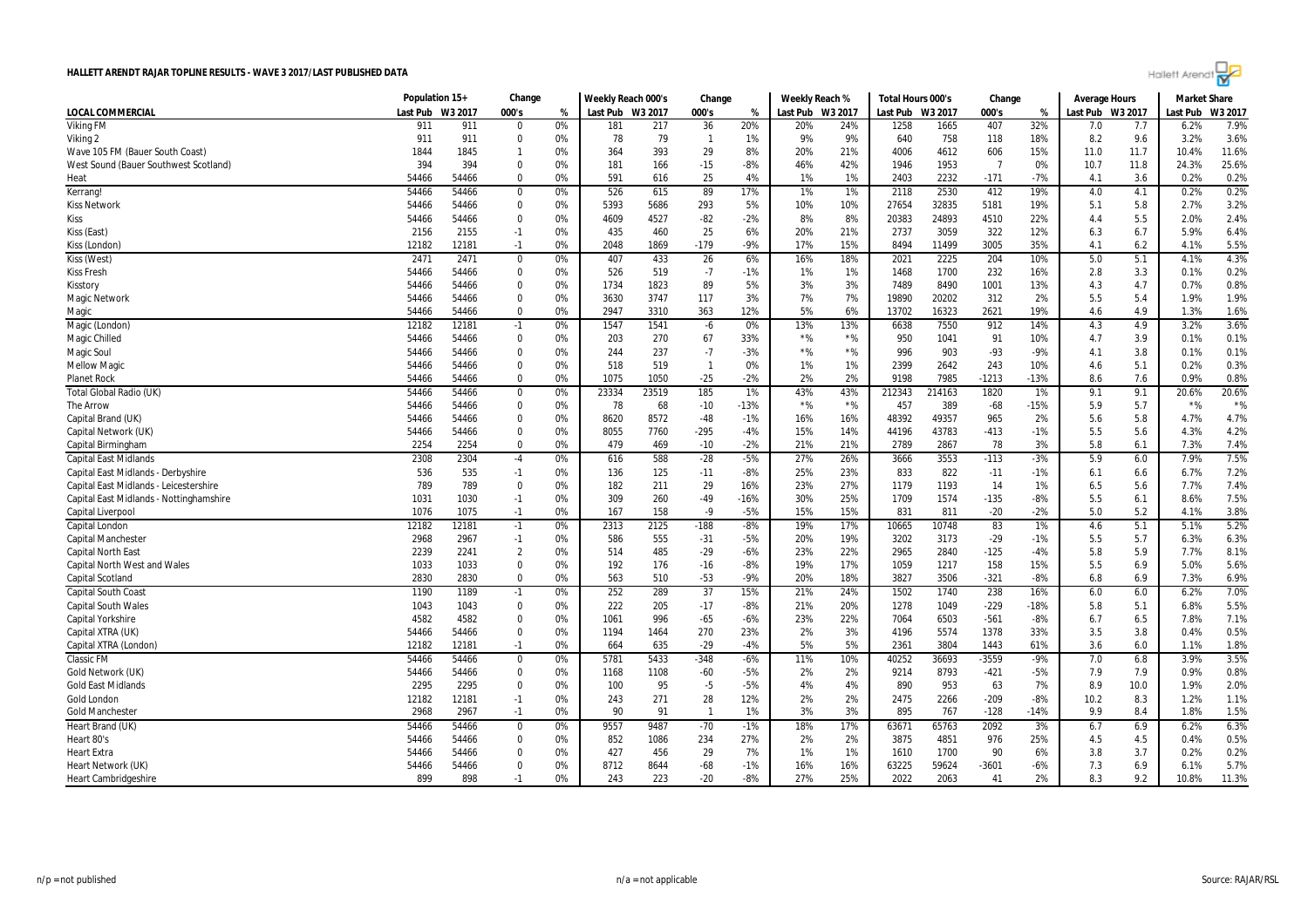

|                                             | Population 15+ |         | Change                   |       | Weekly Reach 000's |      | Change         |        | Weekly Reach %   |     | Total Hours 000's |         | Change      |        | <b>Average Hours</b> |      | <b>Market Share</b> |         |
|---------------------------------------------|----------------|---------|--------------------------|-------|--------------------|------|----------------|--------|------------------|-----|-------------------|---------|-------------|--------|----------------------|------|---------------------|---------|
| <b>LOCAL COMMERCIAL</b>                     | Last Pub       | W3 2017 | 000's                    | %     | Last Pub W3 2017   |      | 000's          | %      | Last Pub W3 2017 |     | Last Pub          | W3 2017 | 000's       | %      | Last Pub W3 2017     |      | Last Pub            | W3 2017 |
| <b>Heart East Anglia</b>                    | 1233           | 1233    | $\mathbf 0$              | 0%    | 267                | 246  | $-21$          | $-8%$  | 22%              | 20% | 1775              | 1690    | $-85$       | $-5%$  | 6.6                  | 6.9  | 6.5%                | 5.9%    |
| Heart East Anglia - Norfolk                 | 669            | 669     | 0                        | 0%    | 142                | 120  | $-22$          | $-15%$ | 21%              | 18% | 886               | 709     | $-177$      | $-20%$ | 6.2                  | 5.9  | 5.8%                | 4.2%    |
| Heart East Anglia - Suffolk                 | 564            | 564     | $\Omega$                 | 0%    | 125                | 126  | $\overline{1}$ | 1%     | 22%              | 22% | 889               | 981     | 92          | 10%    | 7.1                  | 7.8  | 7.6%                | 8.2%    |
| <b>Heart Essex</b>                          | 1392           | 1392    | $\Omega$                 | 0%    | 385                | 357  | $-28$          | $-7%$  | 28%              | 26% | 3220              | 2972    | $-248$      | $-8%$  | 8.4                  | 8.3  | 10.9%               | 9.7%    |
| Heart Essex - Chelmsford & Southend         | 1095           | 1095    | $\Omega$                 | 0%    | 318                | 291  | $-27$          | -8%    | 29%              | 27% | 2786              | 2567    | $-219$      | $-8%$  | 8.8                  | 8.8  | 11.7%               | 10.3%   |
| <b>Heart Essex - Colchester</b>             | 192            | 192     | $\mathbf 0$              | 0%    | 58                 | 48   | $-10$          | $-17%$ | 30%              | 25% | 350               | 305     | $-45$       | $-13%$ | 6.1                  | 6.4  | 9.5%                | 8.0%    |
| <b>Heart Essex - Harlow</b>                 | 104            | 104     | 0                        | 0%    | 23                 | 23   | 0              | 0%     | 22%              | 23% | 185               | 197     | 12          | 6%     | 8.0                  | 8.4  | 9.0%                | 9.5%    |
| <b>Heart Four Counties</b>                  | 2128           | 2128    | $\mathbf 0$              | 0%    | 530                | 532  | $\overline{2}$ | 0%     | 25%              | 25% | 3740              | 3803    | 63          | 2%     | 7.1                  | 7.1  | 9.1%                | 9.1%    |
| <b>Heart Four Counties - Bedfordshire</b>   | 330            | 330     | 0                        | 0%    | 89                 | 83   | -6             | $-7%$  | 27%              | 25% | 621               | 602     | $-19$       | $-3%$  | 7.0                  | 7.2  | 9.5%                | 8.9%    |
| Heart Four Counties - Beds/Bucks/Herts      | 761            | 760     | $-1$                     | 0%    | 181                | 167  | $-14$          | $-8%$  | 24%              | 22% | 1186              | 997     | $-189$      | $-16%$ | 6.5                  | 6.0  | 8.5%                | 7.3%    |
| Heart Four Counties - 96.6 FM Hertfordshire | 367            | 368     | $\overline{\phantom{a}}$ | 0%    | 39                 | 39   | $\mathbf{0}$   | 0%     | 11%              | 11% | 195               | 207     | 12          | 6%     | 5.1                  | 5.3  | 2.7%                | 2.9%    |
| <b>Heart Four Counties - Milton Keynes</b>  | 255            | 255     | $\mathbf 0$              | 0%    | 80                 | 82   | $\overline{2}$ | 3%     | 31%              | 32% | 549               | 535     | $-14$       | $-3%$  | 6.8                  | 6.5  | 10.4%               | 10.6%   |
| Heart Four Counties - Northamptonshire      | 577            | 576     | $-1$                     | 0%    | 159                | 170  | 11             | 7%     | 28%              | 30% | 1262              | 1510    | 248         | 20%    | 7.9                  | 8.9  | 10.7%               | 11.7%   |
| <b>Heart Kent</b>                           | 1277           | 1277    | $\mathbf 0$              | 0%    | 348                | 346  | $-2$           | $-1%$  | 27%              | 27% | 2956              | 3040    | 84          | 3%     | 8.5                  | 8.8  | 10.3%               | 11.1%   |
| <b>Heart London</b>                         | 12182          | 12181   | $-1$                     | 0%    | 1700               | 1515 | $-185$         | $-11%$ | 14%              | 12% | 8877              | 7301    | $-1576$     | $-18%$ | 5.2                  | 4.8  | 4.3%                | 3.5%    |
| <b>Heart North East</b>                     | 2299           | 2299    | $\mathbf 0$              | 0%    | 329                | 305  | $-24$          | $-7%$  | 14%              | 13% | 2219              | 1588    | $-631$      | -28%   | 6.7                  | 5.2  | 5.6%                | 4.4%    |
| <b>Heart North Wales</b>                    | 727            | 728     | $\overline{1}$           | 0%    | 136                | 127  | -9             | $-7%$  | 19%              | 17% | 1158              | 952     | $-206$      | $-18%$ | 8.5                  | 7.5  | 7.5%                | 6.0%    |
| <b>Heart North West</b>                     | 5668           | 5668    | 0                        | 0%    | 610                | 628  | 18             | 3%     | 11%              | 11% | 4926              | 4541    | $-385$      | $-8%$  | 8.1                  | 7.2  | 4.7%                | 4.4%    |
| <b>Heart Scotland</b>                       | 2830           | 2830    | $\mathbf 0$              | 0%    | 381                | 369  | $-12$          | $-3%$  | 13%              | 13% | 3190              | 2465    | $-725$      | $-23%$ | 8.4                  | 6.7  | 6.1%                | 4.8%    |
| <b>Heart Solent</b>                         | 1866           | 1866    | $\mathbf 0$              | 0%    | 329                | 350  | 21             | 6%     | 18%              | 19% | 2117              | 2586    | 469         | 22%    | 6.4                  | 7.4  | 5.5%                | 6.4%    |
| <b>Heart South Wales</b>                    | 1899           | 1899    | $\mathbf 0$              | 0%    | 451                | 471  | 20             | 4%     | 24%              | 25% | 4732              | 4451    | $-281$      | $-6%$  | 10.5                 | 9.4  | 12.9%               | 11.7%   |
| <b>Heart South West</b>                     | 1462           | 1462    | $\mathbf 0$              | 0%    | 369                | 370  | $\mathbf{1}$   | 0%     | 25%              | 25% | 2614              | 2791    | 177         | 7%     | 7.1                  | 7.5  | 8.2%                | 8.5%    |
| Heart South West - Cornwall                 | 438            | 437     | $-1$                     | 0%    | 109                | 106  | $-3$           | $-3%$  | 25%              | 24% | 673               | 639     | $-34$       | $-5%$  | 6.2                  | 6.0  | 6.8%                | 6.6%    |
| <b>Heart South West - Exeter</b>            | 320            | 321     | $\mathbf{1}$             | 0%    | 81                 | 83   | $\overline{2}$ | 2%     | 25%              | 26% | 667               | 580     | $-87$       | $-13%$ | 8.2                  | 7.0  | 9.9%                | 8.8%    |
| Heart South West - North Devon              | 154            | 154     | $\mathbf 0$              | 0%    | 44                 | 44   | $\Omega$       | 0%     | 28%              | 28% | 368               | 322     | $-46$       | $-13%$ | 8.4                  | 7.3  | 10.4%               | 9.4%    |
| Heart South West - Plymouth                 | 306            | 306     | $\mathbf 0$              | 0%    | 90                 | 89   | $-1$           | $-1%$  | 29%              | 29% | 864               | 835     | $-29$       | $-3%$  | 9.6                  | 9.4  | 12.4%               | 12.2%   |
| Heart South West - South Hams               | 38             | 38      | $\mathbf 0$              | 0%    | 10                 | 9    | $-1$           | $-10%$ | 27%              | 24% | 62                | 62      | $\mathbf 0$ | 0%     | 6.0                  | 6.7  | 7.0%                | 6.9%    |
| Heart South West - Torbay                   | 207            | 207     | 0                        | 0%    | 62                 | 56   | $-6$           | $-10%$ | 30%              | 27% | 466               | 410     | $-56$       | $-12%$ | 7.6                  | 7.3  | 10.0%               | 8.4%    |
| <b>Heart Sussex</b>                         | 1447           | 1446    | $-1$                     | 0%    | 346                | 312  | $-34$          | $-10%$ | 24%              | 22% | 2563              | 2017    | $-546$      | $-21%$ | 7.4                  | 6.5  | 8.1%                | 6.7%    |
| <b>Heart Sussex - South</b>                 | 1124           | 1123    | $-1$                     | 0%    | 290                | 273  | $-17$          | $-6%$  | 26%              | 24% | 1689              | 1775    | 86          | 5%     | 5.8                  | 6.5  | 7.0%                | 7.5%    |
| <b>Heart Thames Vallev</b>                  | 1487           | 1487    | $\mathbf{0}$             | $0\%$ | 346                | 330  | $-16$          | $-5%$  | 23%              | 22% | 2885              | 2439    | $-446$      | $-15%$ | 8.3                  | 7.4  | 10.3%               | 8.2%    |
| Heart Thames Valley - Berks & N.Hants       | 781            | 781     | $\mathbf 0$              | 0%    | 213                | 190  | $-23$          | $-11%$ | 27%              | 24% | 2000              | 1507    | $-493$      | $-25%$ | 9.4                  | 7.9  | 14.1%               | 9.2%    |
| Heart Thames Valley - Oxfordshire           | 706            | 705     | $-1$                     | 0%    | 134                | 140  | 6              | 4%     | 19%              | 20% | 886               | 931     | 45          | 5%     | 6.6                  | 6.6  | 6.4%                | 6.9%    |
| <b>Heart West Country</b>                   | 2290           | 2290    | $\mathbf 0$              | 0%    | 624                | 644  | 20             | 3%     | 27%              | 28% | 4442              | 5031    | 589         | 13%    | 7.1                  | 7.8  | 9.3%                | 9.9%    |
| Heart West Country - Bristol/Weston & Bath  | 942            | 942     | $\mathbf 0$              | 0%    | 205                | 229  | 24             | 12%    | 22%              | 24% | 1307              | 1682    | 375         | 29%    | 6.4                  | 7.3  | 6.8%                | 8.3%    |
| Heart West Country - Gloucestershire        | 435            | 436     | -1                       | 0%    | 142                | 133  | $-9$           | $-6%$  | 33%              | 31% | 1121              | 1157    | 36          | 3%     | 7.9                  | 8.7  | 11.6%               | 11.7%   |
| <b>Heart West Country - Somerset</b>        | 410            | 409     | $-1$                     | 0%    | 111                | 101  | $-10$          | -9%    | 27%              | 25% | 839               | 749     | $-90$       | $-11%$ | 7.6                  | 7.4  | 9.3%                | 8.4%    |
| Heart West Country - Wiltshire              | 502            | 502     | 0                        | 0%    | 171                | 168  | $-3$           | -2%    | 34%              | 33% | 1452              | 1338    | $-114$      | $-8%$  | 8.5                  | 8.0  | 12.9%               | 11.8%   |
| <b>Heart West Midlands</b>                  | 3795           | 3795    | $\mathbf 0$              | 0%    | 651                | 651  | $\overline{0}$ | 0%     | 17%              | 17% | 3750              | 3616    | $-134$      | $-4%$  | 5.8                  | 5.6  | 5.7%                | 5.4%    |
| <b>Heart Yorkshire</b>                      | 3175           | 3175    | $\mathbf 0$              | 0%    | 461                | 460  | $-1$           | 0%     | 15%              | 14% | 3748              | 3198    | $-550$      | $-15%$ | 8.1                  | 7.0  | 6.3%                | 5.3%    |
| LBC Network (UK)                            | 54466          | 54466   | $\mathbf 0$              | 0%    | 2038               | 2084 | 46             | 2%     | 4%               | 4%  | 21579             | 22712   | 1133        | 5%     | 10.6                 | 10.9 | 2.1%                | 2.2%    |
| LBC 97.3                                    | 12182          | 12181   | $-1$                     | 0%    | 1411               | 1110 | $-301$         | $-21%$ | 12%              | 9%  | 15676             | 12094   | $-3582$     | $-23%$ | 11.1                 | 10.9 | 7.6%                | 5.8%    |
| LBC London News (was LBC News 1152)         | 12182          | 12181   | $-1$                     | 0%    | 497                | 488  | $-9$           | $-2%$  | 4%               | 4%  | 2952              | 3638    | 686         | 23%    | 5.9                  | 7.5  | 1.4%                | 1.7%    |
| Smooth Brand (UK)                           | 54466          | 54466   | $\mathbf{0}$             | 0%    | 5556               | 5674 | 118            | 2%     | 10%              | 10% | 41829             | 41739   | $-90$       | 0%     | 7.5                  | 7.4  | 4.1%                | 4.0%    |
| Smooth Extra                                | 54466          | 54466   | 0                        | 0%    | 777                | 894  | 117            | 15%    | 1%               | 2%  | 4698              | 4926    | 228         | 5%     | 6.0                  | 5.5  | 0.5%                | 0.5%    |
| Smooth Radio Network (UK)                   | 54466          | 54466   | $\mathbf 0$              | 0%    | 5091               | 5104 | 13             | $0\%$  | 9%               | 9%  | 37338             | 36876   | $-462$      | $-1%$  | 7.3                  | 7.2  | 3.6%                | 3.5%    |
| Smooth Radio Cambridgeshire                 | 899            | 898     | $-1$                     | 0%    | 50                 | 43   | $-7$           | $-14%$ | 6%               | 5%  | 365               | 262     | $-103$      | $-28%$ | 7.2                  | 6.1  | 2.0%                | 1.4%    |
| Smooth Radio Devon                          | 1046           | 1047    | $\mathbf{1}$             | 0%    | 28                 | 27   | $-1$           | $-4%$  | 3%               | 3%  | 149               | 148     | $-1$        | $-1%$  | 5.3                  | 5.5  | 0.6%                | 0.6%    |
| Smooth Radio East Anglia                    | 1233           | 1233    | $\mathbf 0$              | 0%    | 50                 | 62   | 12             | 24%    | 4%               | 5%  | 476               | 633     | 157         | 33%    | 9.6                  | 10.3 | 1.8%                | 2.2%    |
| Smooth Radio East Midlands                  | 2534           | 2534    | $\Omega$                 | 0%    | 459                | 471  | 12             | 3%     | 18%              | 19% | 3762              | 3395    | $-367$      | $-10%$ | 8.2                  | 7.2  | 7.4%                | 6.5%    |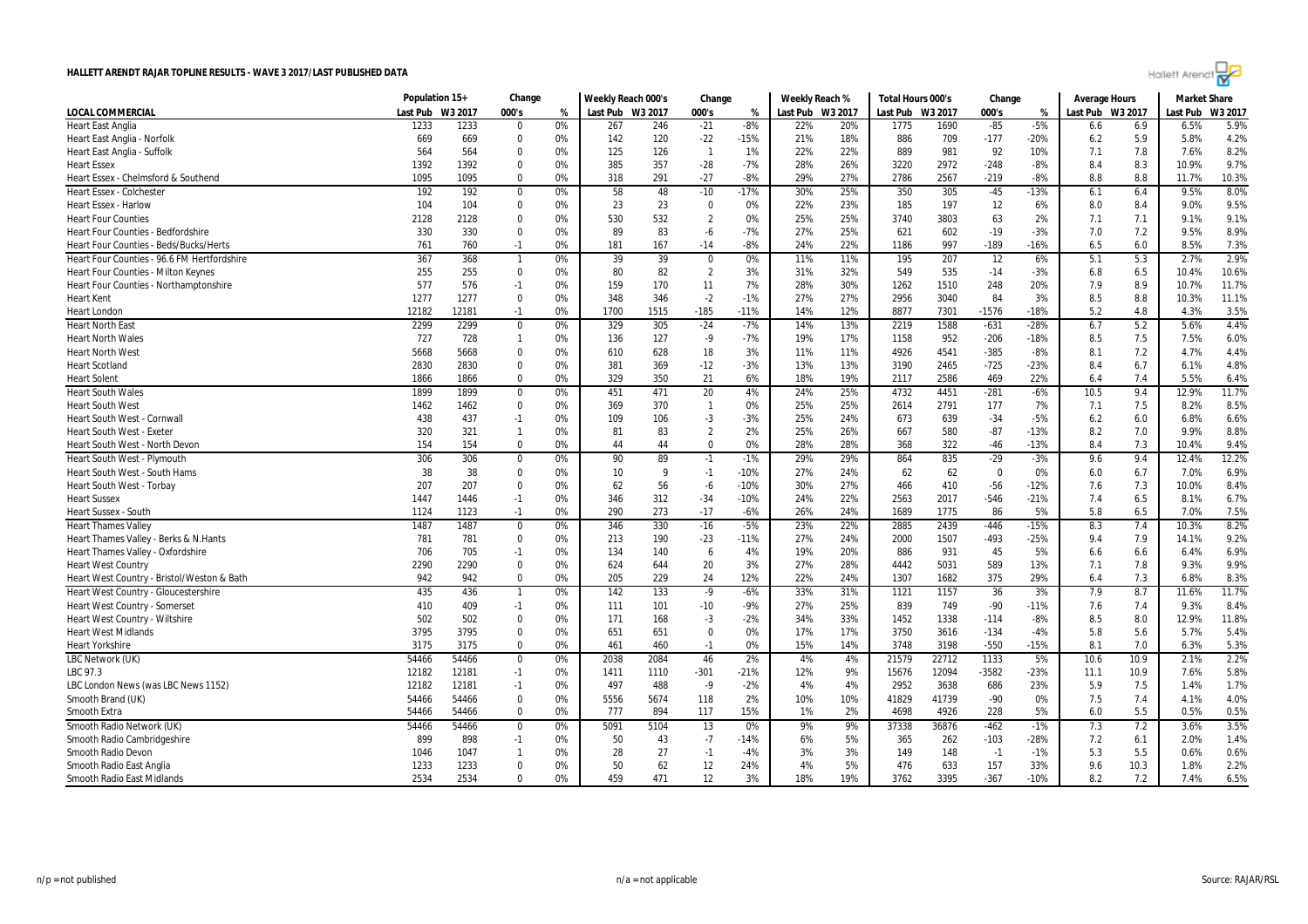

|                                         | Population 15+   |       | Change      |    | Weekly Reach 000's |      | Change         |        | Weekly Reach %   |       | Total Hours 000's |         | Change   |        | <b>Average Hours</b> |      | <b>Market Share</b> |        |
|-----------------------------------------|------------------|-------|-------------|----|--------------------|------|----------------|--------|------------------|-------|-------------------|---------|----------|--------|----------------------|------|---------------------|--------|
| <b>LOCAL COMMERCIAL</b>                 | Last Pub W3 2017 |       | 000's       | %  | Last Pub W3 2017   |      | 000's          | %      | Last Pub W3 2017 |       | Last Pub          | W3 2017 | 000's    | %      | Last Pub W3 2017     |      | Last Pub            | W3 201 |
| <b>Smooth Radio Essex</b>               | 1392             | 1392  | $\mathbf 0$ | 0% | 47                 | 51   | $\overline{4}$ | 9%     | 3%               | 4%    | 361               | 337     | $-24$    | $-7%$  | 7.6                  | 6.6  | 1.2%                | 1.1%   |
| <b>Smooth Radio Four Counties</b>       | 2128             | 2128  | $\mathbf 0$ | 0% | 64                 | 68   |                | 6%     | 3%               | 3%    | 453               | 629     | 176      | 39%    | 7.0                  | 9.3  | 1.1%                | 1.5%   |
| Smooth Radio Kent                       | 1277             | 1277  | $\mathbf 0$ | 0% | 48                 | 48   | $\Omega$       | $0\%$  | 4%               | 4%    | 365               | 368     | -3       | 1%     | 7.5                  | 7.7  | 1.3%                | 1.3%   |
| Smooth Radio London                     | 12182            | 12181 | $-1$        | 0% | 881                | 775  | $-106$         | $-12%$ | 7%               | 6%    | 4111              | 3709    | $-402$   | $-10%$ | 4.7                  | 4.8  | 2.0%                | 1.8%   |
| Smooth Radio North East                 | 2299             | 2299  | $\mathbf 0$ | 0% | 532                | 536  | $\overline{4}$ | 1%     | 23%              | 23%   | 3776              | 3789    | 13       | 0%     | 7.1                  | 7.1  | 9.5%                | 10.4%  |
| Smooth Radio North West                 | 5668             | 5668  | $\mathbf 0$ | 0% | 1179               | 1102 | $-77$          | $-7%$  | 21%              | 19%   | 7792              | 7397    | $-395$   | $-5%$  | 6.6                  | 6.7  | 7.5%                | 7.2%   |
| Smooth Radio North West and Wales       | 1033             | 1033  | $\mathbf 0$ | 0% | 51                 | 54   | 3              | 6%     | 5%               | 5%    | 240               | 254     | 14       | 6%     | 4.7                  | 4.7  | 1.1%                | 1.2%   |
| Smooth Radio Scotland                   | 1828             | 1828  | $\Omega$    | 0% | 402                | 415  | 13             | 3%     | 22%              | 23%   | 4775              | 4835    | 60       | 1%     | 11.9                 | 11.7 | 13.3%               | 14.6%  |
| Smooth Radio Solent                     | 1866             | 1866  | $\Omega$    | 0% | 68                 | 52   | $-16$          | $-24%$ | 4%               | 3%    | 541               | 370     | $-171$   | $-32%$ | 8.0                  | 7.1  | 1.4%                | 0.9%   |
| Smooth Radio South Wales                | 1043             | 1043  | $\Omega$    | 0% | 86                 | 95   | 9              | 10%    | 8%               | 9%    | 617               | 885     | 268      | 43%    | 7.2                  | 9.3  | 3.3%                | 4.6%   |
| <b>Smooth Radio Sussex</b>              | 1447             | 1446  | $-1$        | 0% | 44                 | 46   | $\overline{2}$ | 5%     | 3%               | 3%    | 228               | 259     | 31       | 14%    | 5.2                  | 5.7  | 0.7%                | 0.9%   |
| <b>Smooth Radio Thames Valley</b>       | 1487             | 1487  | $\Omega$    | 0% | 28                 | 35   | $\overline{7}$ | 25%    | 2%               | 2%    | 136               | 244     | 108      | 79%    | 4.9                  | 6.9  | 0.5%                | 0.8%   |
| Smooth Radio West Country               | 2290             | 2290  | $\Omega$    | 0% | 107                | 103  | $-4$           | $-4%$  | 5%               | 4%    | 898               | 818     | $-80$    | $-9%$  | 8.4                  | 8.0  | 1.9%                | 1.6%   |
| Smooth Radio West Midlands              | 3795             | 3795  | $\mathbf 0$ | 0% | 535                | 590  | 55             | 10%    | 14%              | 16%   | 4786              | 5185    | 399      | 8%     | 8.9                  | 8.8  | 7.2%                | 7.7%   |
| Radio X Network (UK)                    | 54466            | 54466 | $\mathbf 0$ | 0% | 1391               | 1523 | 132            | 9%     | 3%               | 3%    | 9967              | 10524   | 557      | 6%     | 7.2                  | 6.9  | 1.0%                | 1.0%   |
| Radio X London                          | 12182            | 12181 | $-1$        | 0% | 476                | 478  | $\overline{2}$ | 0%     | 4%               | 4%    | 2540              | 2477    | $-63$    | $-2%$  | 5.3                  | 5.2  | 1.2%                | 1.2%   |
| Radio X Manchester                      | 2968             | 2967  | $-1$        | 0% | 200                | 194  | -6             | $-3%$  | 7%               | 7%    | 1103              | 1202    | 99       | 9%     | 5.5                  | 6.2  | 2.2%                | 2.4%   |
| <b>Sunrise Radio National</b>           | 54466            | 54466 | $\mathbf 0$ | 0% | 380                | 354  | $-26$          | $-7%$  | 1%               | 1%    | 2149              | 1491    | $-658$   | $-31%$ | 5.7                  | 4.2  | 0.2%                | 0.1%   |
| Sunrise Radio London                    | 12182            | 12182 | 0           | 0% | 200                | 215  | 15             | 8%     | 2%               | 2%    | 1231              | 881     | $-350$   | $-28%$ | 6.2                  | 4.1  | 0.6%                | 0.4%   |
| Wireless Group (inc. National Stations) | 54466            | 54466 | $\mathbf 0$ | 0% | 4309               | 4498 | 189            | 4%     | 8%               | 8%    | 29400             | 29590   | 190      | 1%     | 6.8                  | 6.6  | 2.8%                | 2.8%   |
| Peak 107 FM                             | 422              | 422   | $\mathbf 0$ | 0% | 65                 | 61   | $-4$           | $-6%$  | 15%              | 14%   | 558               | 423     | $-135$   | $-24%$ | 8.6                  | 6.9  | 6.1%                | 4.8%   |
| Pulse 1 (was The Pulse)                 | 729              | 729   | $\mathbf 0$ | 0% | 114                | 109  | $-5$           | $-4%$  | 16%              | 15%   | 710               | 588     | $-122$   | $-17%$ | 6.3                  | 5.4  | 5.3%                | 4.7%   |
| Pulse <sub>2</sub>                      | 729              | 729   | $\Omega$    | 0% | 29                 | 31   | $\overline{2}$ | 7%     | 4%               | 4%    | 174               | 253     | 79       | 45%    | 6.0                  | 8.1  | 1.3%                | 2.0%   |
| Signal 107                              | 1036             | 1036  | $\mathbf 0$ | 0% | 54                 | 53   | $-1$           | $-2%$  | 5%               | 5%    | 265               | 347     | 82       | 31%    | 4.9                  | 6.5  | 1.3%                | 1.8%   |
| Signal One                              | 801              | 802   |             | 0% | 242                | 238  | $-4$           | $-2%$  | 30%              | 30%   | 2097              | 2145    | 48       | 2%     | 8.7                  | 9.0  | 12.8%               | 11.6%  |
| Signal Two                              | 801              | 802   | -1          | 0% | 55                 | 68   | 13             | 24%    | 7%               | 8%    | 593               | 689     | 96       | 16%    | 10.8                 | 10.1 | 3.6%                | 3.7%   |
| Swansea Sound - 1170 MW                 | 475              | 475   | 0           | 0% | 50                 | 44   | $-6$           | $-12%$ | 11%              | 9%    | 373               | 325     | $-48$    | $-13%$ | 7.4                  | 7.4  | 3.4%                | 3.0%   |
| talkRADIO                               | 54466            | 54466 | $\mathbf 0$ | 0% | 275                | 256  | $-19$          | $-7%$  | 1%               | $*$ % | 1129              | 1124    | $-5$     | 0%     | 4.1                  | 4.4  | 0.1%                | 0.1%   |
| talkSPORT                               | 54466            | 54466 | $\mathbf 0$ | 0% | 2622               | 2926 | 304            | 12%    | 5%               | 5%    | 15351             | 20188   | 4837     | 32%    | 5.9                  | 6.9  | 1.5%                | 1.9%   |
| talkSPORT2                              | 54466            | 54466 | $\mathbf 0$ | 0% | 336                | 342  | -6             | 2%     | 1%               | 1%    | 993               | 820     | $-173$   | $-17%$ | 3.0                  | 2.4  | 0.1%                | 0.1%   |
| 107.4 Tower FM                          | 441              | 440   | $-1$        | 0% | 34                 | 29   | $-5$           | $-15%$ | 8%               | 7%    | 203               | 223     | 20       | 10%    | 6.0                  | 7.8  | 2.8%                | 2.8%   |
| U <sub>105</sub>                        | 900              | 901   |             | 0% | 187                | 198  | 11             | 6%     | 21%              | 22%   | 1878              | 1878    | $\Omega$ | 0%     | 10.1                 | 9.5  | 11.5%               | 10.5%  |
| Virgin Radio                            | 54466            | 54466 | $\mathbf 0$ | 0% | 364                | 556  | 192            | 53%    | 1%               | 1%    | 1120              | 1564    | 444      | 40%    | 3.1                  | 2.8  | 0.1%                | 0.1%   |
| 96.4 FM The Wave                        | 475              | 475   | $\Omega$    | 0% | 130                | 128  | $-2$           | $-2%$  | 27%              | 27%   | 1038              | 968     | $-70$    | $-7%$  | 8.0                  | 7.6  | 9.5%                | 9.1%   |
| Radio Wave 96.5 FM                      | 232              | 233   |             | 0% | 64                 | 56   | -8             | $-13%$ | 28%              | 24%   | 417               | 402     | $-15$    | $-4%$  | 6.5                  | 7.2  | 8.6%                | 8.7%   |
| 107.2 Wire FM                           | 274              | 273   | -1          | 0% | 40                 | 40   |                | 0%     | 15%              | 15%   | 264               | 245     | $-19$    | $-7%$  | 6.6                  | 6.1  | 4.6%                | 4.1%   |
| 102.4 Wish FM                           | 461              | 460   | $-1$        | 0% | 72                 | 68   | $-4$           | $-6%$  | 16%              | 15%   | 361               | 371     | 10       | 3%     | 5.0                  | 5.5  | 3.9%                | 4.0%   |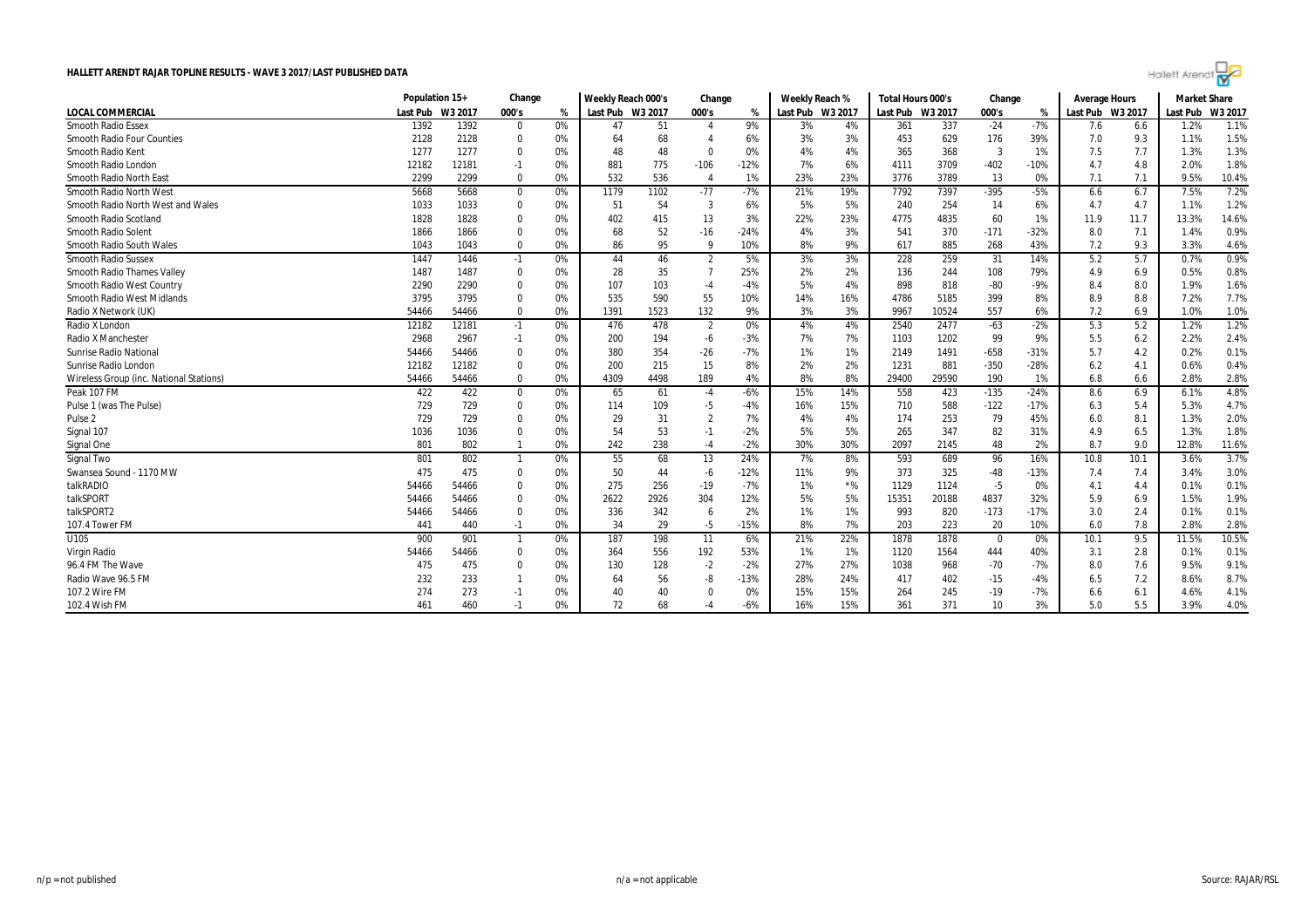

| 000's<br>W3 2017<br><b>LOCAL COMMERCIAL</b><br>Last Pub<br>W3 2017<br>000's<br>Last Pub W3 2017<br>000's<br>%<br>Last Pub<br>W3 2017<br>Last Pub<br>W3 2017<br>Last Pub W3 2017<br>Last Pub<br>%<br>%<br><b>Total Celador Radio</b><br>238<br>1%<br>771<br>5.3%<br>5129<br>5367<br>5%<br>766<br>776<br>10<br>15%<br>14%<br>5426<br>6197<br>14%<br>8.0<br>5.0%<br>7.1<br>182<br>182<br>52<br>47<br>$-5$<br>$-10%$<br>29%<br>26%<br>499<br>38<br>8%<br>10.6<br>11.8%<br>12.2%<br>$\Omega$<br>0%<br>461<br>8.9<br>297<br>298<br>$-5$<br>15%<br>3.4%<br>0%<br>49<br>44<br>$-10%$<br>17%<br>290<br>200<br>$-90$<br>$-31%$<br>5.9<br>4.6<br>4.9%<br>$\overline{\mathbf{1}}$<br>2.2%<br>170<br>171<br>12<br>9%<br>6%<br>7%<br>80<br>84<br>5%<br>7.3<br>7.1<br>2.2%<br>$\overline{1}$<br>1%<br>11<br>-1<br>$\overline{4}$<br>4.7%<br>237<br>25<br>10%<br>189<br>$-9%$<br>238<br>0%<br>24<br>4%<br>10%<br>207<br>$-18$<br>8.5<br>7.6<br>4.9%<br>-1<br>-1<br>527<br>2.2%<br>1119<br>77<br>7%<br>501<br>26<br>5%<br>6.9<br>2.2%<br>1118<br>0%<br>77<br>0%<br>7%<br>6.5<br>0<br>5.6%<br>226<br>226<br>0%<br>33<br>$\overline{2}$<br>6%<br>296<br>48<br>19%<br>9.1<br>4.9%<br>$\mathbf 0$<br>31<br>14%<br>14%<br>248<br>8.1<br>The Breeze South West (Bristol/Weston/Bath and West Wilts)<br>1001<br>0%<br>79<br>5%<br>7%<br>8%<br>410<br>0%<br>5.2<br>2.0%<br>1.9%<br>1001<br>0<br>75<br>$\overline{4}$<br>410<br>$\mathbf 0$<br>5.5<br>8.5%<br>337<br>58<br>18%<br>5%<br>The Breeze (Yeovil/Shaftesbury and Bridgwater)<br>337<br>0%<br>62<br>$-4$<br>-6%<br>17%<br>630<br>660<br>30<br>10.2<br>11.4<br>8.1%<br>0<br>0%<br>33<br>34<br>3%<br>25%<br>25%<br>414<br>$-4%$<br>12.9<br>12.3<br>134<br>134<br>$\mathbf{0}$<br>$\mathbf{1}$<br>430<br>-16<br>15.1%<br>13.8%<br>3.2%<br>327<br>327<br>43<br>43<br>13%<br>13%<br>199<br>214<br>15<br>8%<br>5.0<br><b>Fire Radio</b><br>0%<br>4.6<br>3.0%<br>0<br>0%<br>0<br>93<br>93<br>$-1$<br>15%<br>$-5%$<br>8.3<br>5.1%<br><b>North Norfolk Radio</b><br>$\Omega$<br>0%<br>15<br>14<br>$-7%$<br>16%<br>120<br>114<br>7.9<br>5.7%<br>-6<br>339<br>9.2<br>5.7%<br><b>Radio Norwich</b><br>338<br>0%<br>48<br>48<br>$\Omega$<br>0%<br>14%<br>14%<br>431<br>447<br>16<br>4%<br>9.0<br>6.0%<br>$-1$<br>652<br>3.0%<br>Sam FM Bristol<br>652<br>$\Omega$<br>0%<br>84<br>76<br>$-10%$<br>13%<br>12%<br>368<br>411<br>43<br>12%<br>5.4<br>2.8%<br>-8<br>4.4<br>1772<br>1772<br>0%<br>153<br>154<br>$\overline{1}$<br>1%<br>9%<br>9%<br>912<br>1020<br>108<br>12%<br>5.9<br>2.5%<br>2.7%<br>Sam FM South Coast<br>$\Omega$<br>6.6<br>3.2%<br>Sam FM Swindon<br>208<br>207<br>15<br>$-21%$<br>9%<br>7%<br>138<br>$-28$<br>$-17%$<br>8.6<br>9.2<br>3.8%<br>$-1$<br>0%<br>19<br>$-4$<br>166<br>5.9%<br>290<br>291<br>39<br>$-2$<br>-5%<br>13%<br>390<br>$-53$<br>$-12%$<br>10.0<br>6.7%<br>Town 102 FM<br>$\overline{1}$<br>0%<br>41<br>14%<br>443<br>10.8<br>7.6%<br>216<br>0%<br>43<br>-9%<br>22%<br>20%<br>304<br>$-13$<br>$-4%$<br>7.1<br><b>Central FM</b><br>216<br>$\mathbf 0$<br>47<br>$-4$<br>317<br>6.7<br>8.2%<br>$*$ %<br>$*$ %<br>0.1%<br>12182<br>12182<br>0%<br>33<br>25<br>-8<br>$-24%$<br>193<br>121<br>$-72$<br>$-37%$<br>4.9<br><b>Chris Country Radio</b><br>$\mathbf 0$<br>5.8<br>0.1%<br>282<br>$-5$<br>13.7%<br><b>Total CN Radio</b><br>281<br>0%<br>101<br>96<br>-5%<br>36%<br>34%<br>730<br>676<br>$-54$<br>$-7%$<br>7.2<br>7.0<br>14.0%<br>-1<br>590<br>The Bay<br>281<br>282<br>90<br>85<br>$-5$<br>-6%<br>32%<br>30%<br>570<br>$-20$<br>$-3%$<br>6.5<br>6.7<br>11.3%<br>11.6%<br>$\overline{1}$<br>0%<br>9.9%<br>51<br>51<br>33%<br>106<br>$-34$<br>13.8%<br>Lakeland Radio<br>$\mathbf 0$<br>0%<br>17<br>16<br>$-1$<br>-6%<br>30%<br>140<br>-24%<br>8.4<br>6.8<br>17998<br>17998<br>0%<br>3633<br>3473<br>20%<br>24011<br>$-8%$<br>7.3%<br>Communicorp UK<br>$-160$<br>-4%<br>19%<br>26167<br>$-2156$<br>6.9<br>7.8%<br>0<br>7.2<br>-9%<br>18%<br>6.9%<br>Capital Scotland<br>2830<br>2830<br>0%<br>563<br>510<br>$-53$<br>20%<br>3827<br>3506<br>$-321$<br>$-8%$<br>6.9<br>7.3%<br>$\mathbf 0$<br>6.8<br>$-17$<br>5.1<br>5.5%<br><b>Capital South Wales</b><br>1043<br>1043<br>0%<br>222<br>205<br>-8%<br>21%<br>20%<br>1278<br>1049<br>$-229$<br>$-18%$<br>5.8<br>6.8%<br>$\Omega$<br>6.0%<br>728<br>127<br>19%<br>952<br>$-206$<br>7.5<br>7.5%<br>727<br>0%<br>136<br>$-9$<br>$-7%$<br>17%<br>1158<br>$-18%$<br>8.5<br><b>Heart North Wales</b><br>$\overline{1}$<br>$-550$<br>5.3%<br>3175<br>3175<br>461<br>460<br>$-1$<br>0%<br>15%<br>14%<br>3748<br>3198<br>$-15%$<br>7.0<br><b>Heart Yorkshire</b><br>$\mathbf 0$<br>0%<br>8.1<br>6.3%<br>12<br>6.5%<br>2534<br>2534<br>0%<br>459<br>471<br>3%<br>18%<br>19%<br>3762<br>3395<br>$-367$<br>$-10%$<br>8.2<br>7.2<br>7.4%<br>Smooth Radio East Midlands<br>$\Omega$<br>10.4%<br>Smooth Radio North East<br>2299<br>2299<br>0%<br>532<br>536<br>$\overline{4}$<br>1%<br>23%<br>23%<br>3776<br>3789<br>13<br>0%<br>7.1<br>7.1<br>9.5%<br>$\mathbf{0}$<br>0%<br>$-77$<br>$-7%$<br>7397<br>7.2%<br>Smooth Radio North West<br>5668<br>5668<br>1179<br>1102<br>21%<br>19%<br>7792<br>$-395$<br>$-5%$<br>6.7<br>7.5%<br>$\Omega$<br>6.6<br><b>XS Manchester</b><br>2968<br>2967<br>90<br>$-20$<br>$-18%$<br>3%<br>724<br>$-102$<br>$-12%$<br>7.5<br>8.0<br>1.4%<br>0%<br>110<br>4%<br>826<br>1.6%<br>$-1$<br>2.9%<br>789<br>789<br>0%<br>52<br>51<br>$-1$<br>$-2%$<br>7%<br>6%<br>472<br>68<br>17%<br>9.2<br>2.6%<br><b>Total Connect</b><br>0<br>404<br>7.7<br>0.2%<br>576<br>577<br>17%<br>1%<br>1%<br>$\overline{2}$<br>13%<br>2.5<br>2.7<br>0.1%<br><b>Connect DAB</b><br>$\overline{1}$<br>0%<br>$\overline{7}$<br>-1<br>16<br>18<br>6<br>4.7%<br>453<br>45<br>$-1$<br>454<br>66<br>17%<br>Connect FM (was Connect FM and Lite 106.8FM)<br>453<br>$\mathbf 0$<br>0%<br>46<br>$-2%$<br>10%<br>10%<br>388<br>8.4<br>10.2<br>4.2%<br>381<br>381<br>0%<br>38<br>-8<br>$-17%$<br>12%<br>10%<br>230<br>$-86$<br>$-27%$<br>6.0<br>4.2%<br>3.0%<br><b>Total Dee Radio Group</b><br>$\Omega$<br>46<br>316<br>6.8<br>$-32$<br>2.1%<br>Cheshire's Silk 106.9<br>186<br>187<br>17<br>16<br>9%<br>8%<br>98<br>66<br>$-33%$<br>5.8<br>4.2<br>3.0%<br>1%<br>$-1$<br>-6%<br>-1<br>$-7$<br>3.6%<br>Chester's Dee 106.3 (Dee on DAB)<br>195<br>194<br>$-1$<br>$-1%$<br>30<br>23<br>-23%<br>15%<br>12%<br>218<br>164<br>$-54$<br>-25%<br>7.4<br>7.2<br>5.0%<br>55<br>93<br>38<br>$*$ %<br>0.4%<br>0.3%<br>Dilse Radio 1035am<br>12182<br>12182<br>$\Omega$<br>0%<br>69%<br>1%<br>775<br>635<br>$-18%$<br>14.1<br>6.8<br>$-140$<br>$*$ %<br>13908<br>$*$ %<br>39<br>3.5<br><b>Encore Radio</b><br>11<br>n/p<br>n/a<br>n/a<br>n/p<br>n/a<br>n/a<br>n/a<br>n/a<br>n/p<br>n/p<br>n/p<br>n/p<br>1306<br>5%<br>404<br>6.4<br>1.4%<br><b>Total Essex Radio</b><br>n/a<br>n/a<br>n/p<br>64<br>n/a<br>n/a<br>n/p<br>n/p<br>n/a<br>n/a<br>n/p<br>n/p<br>n/p<br>503<br>503<br>33<br>1.5%<br>Radio Essex (was Southend & Chelmsford)<br>0%<br>26<br>$\overline{7}$<br>27%<br>5%<br>6%<br>143<br>169<br>26<br>18%<br>5.6<br>5.2<br>1.4%<br>$\Omega$<br>0.8%<br>35<br>3%<br>3%<br>235<br>6%<br>6.7<br>0.8%<br>Radio Essex DAB<br>1306<br>1306<br>0<br>0%<br>41<br>-6<br>-15%<br>221<br>14<br>5.4<br>207<br>207<br>12%<br>$-25%$<br>3.8%<br>0%<br>24<br>24<br>0%<br>11%<br>212<br>160<br>$-52$<br>8.9<br>6.6<br>4.6%<br>Radio Exe<br>$\mathbf 0$<br>0<br>3FM<br>69<br>70<br>1%<br>25<br>24<br>$-1$<br>$-4%$<br>36%<br>35%<br>194<br>210<br>16<br>8%<br>8.6<br>14.9%<br>$\overline{1}$<br>7.8<br>14.4%<br>$*$ %<br>$*$ %<br>48<br>56<br>171<br>$-2%$<br>3.0<br>0.1%<br>12182<br>12182<br>$\mathbf 0$<br>0%<br>8<br>17%<br>174<br>$-3$<br>3.6<br>0.1%<br>Fun Kids (London)<br>$*9/6$<br><b>GO</b> Radio<br>839<br>$*$ %<br>$*$ %<br>840<br>0%<br>0%<br>0%<br>6.4<br>$*$ %<br>$\overline{1}$<br>$\mathbf 0$<br>5<br>-5<br>0<br>6.6<br>119<br>$\overline{0}$<br>0%<br>42<br>40<br>$-2$<br>-5%<br>36%<br>34%<br>254<br>$-35$<br>12.2%<br>10.3%<br><b>IOW Radio</b><br>119<br>289<br>-12%<br>6.8<br>6.3<br>JACK/UNION JACK TOTAL (national+local)<br>$*$ %<br>1229<br>5.0<br>0.1%<br>54466<br>n/a<br>247<br>n/p<br>n/a<br>n/p<br>n/a<br>n/a<br>n/p<br>n/a<br>n/a<br>n/p<br>n/p<br>n/p<br>6.5%<br>JACK Oxfordshire Local (TOTAL)<br>531<br>531<br>0%<br>89<br>104<br>15<br>17%<br>17%<br>20%<br>648<br>188<br>41%<br>6.2<br>4.5%<br>0<br>460<br>5.2 |                                                | Population 15+ |     | Change         |    | Weekly Reach 000's |    | Change |     | Weekly Reach % |     | Total Hours 000's |     | Change |     | <b>Average Hours</b> |     | <b>Market Share</b> |      |
|--------------------------------------------------------------------------------------------------------------------------------------------------------------------------------------------------------------------------------------------------------------------------------------------------------------------------------------------------------------------------------------------------------------------------------------------------------------------------------------------------------------------------------------------------------------------------------------------------------------------------------------------------------------------------------------------------------------------------------------------------------------------------------------------------------------------------------------------------------------------------------------------------------------------------------------------------------------------------------------------------------------------------------------------------------------------------------------------------------------------------------------------------------------------------------------------------------------------------------------------------------------------------------------------------------------------------------------------------------------------------------------------------------------------------------------------------------------------------------------------------------------------------------------------------------------------------------------------------------------------------------------------------------------------------------------------------------------------------------------------------------------------------------------------------------------------------------------------------------------------------------------------------------------------------------------------------------------------------------------------------------------------------------------------------------------------------------------------------------------------------------------------------------------------------------------------------------------------------------------------------------------------------------------------------------------------------------------------------------------------------------------------------------------------------------------------------------------------------------------------------------------------------------------------------------------------------------------------------------------------------------------------------------------------------------------------------------------------------------------------------------------------------------------------------------------------------------------------------------------------------------------------------------------------------------------------------------------------------------------------------------------------------------------------------------------------------------------------------------------------------------------------------------------------------------------------------------------------------------------------------------------------------------------------------------------------------------------------------------------------------------------------------------------------------------------------------------------------------------------------------------------------------------------------------------------------------------------------------------------------------------------------------------------------------------------------------------------------------------------------------------------------------------------------------------------------------------------------------------------------------------------------------------------------------------------------------------------------------------------------------------------------------------------------------------------------------------------------------------------------------------------------------------------------------------------------------------------------------------------------------------------------------------------------------------------------------------------------------------------------------------------------------------------------------------------------------------------------------------------------------------------------------------------------------------------------------------------------------------------------------------------------------------------------------------------------------------------------------------------------------------------------------------------------------------------------------------------------------------------------------------------------------------------------------------------------------------------------------------------------------------------------------------------------------------------------------------------------------------------------------------------------------------------------------------------------------------------------------------------------------------------------------------------------------------------------------------------------------------------------------------------------------------------------------------------------------------------------------------------------------------------------------------------------------------------------------------------------------------------------------------------------------------------------------------------------------------------------------------------------------------------------------------------------------------------------------------------------------------------------------------------------------------------------------------------------------------------------------------------------------------------------------------------------------------------------------------------------------------------------------------------------------------------------------------------------------------------------------------------------------------------------------------------------------------------------------------------------------------------------------------------------------------------------------------------------------------------------------------------------------------------------------------------------------------------------------------------------------------------------------------------------------------------------------------------------------------------------------------------------------------------------------------------------------------------------------------------------------------------------------------------------------------------------------------------------------------------------------------------------------------------------------------------------------------------------------------------------------------------------------------------------------------------------------------------------------------------------------------------------------------------------------------------------------------------------------------------------------------------------------------------------------------------------------------------------------------------------------------------------------------------------------------------------------------------------------------------------------------------------------------------------------------------------------------------------------------------------------------------------------------------------------------------------------------------------------------------------------------------------------------------------------------------------------------------------------------------------------------------------------------------------------------------------------------------------------------------------------------------------------------------------------------------------------------------------------------------------------------------------------------------------------------------------------------------------|------------------------------------------------|----------------|-----|----------------|----|--------------------|----|--------|-----|----------------|-----|-------------------|-----|--------|-----|----------------------|-----|---------------------|------|
|                                                                                                                                                                                                                                                                                                                                                                                                                                                                                                                                                                                                                                                                                                                                                                                                                                                                                                                                                                                                                                                                                                                                                                                                                                                                                                                                                                                                                                                                                                                                                                                                                                                                                                                                                                                                                                                                                                                                                                                                                                                                                                                                                                                                                                                                                                                                                                                                                                                                                                                                                                                                                                                                                                                                                                                                                                                                                                                                                                                                                                                                                                                                                                                                                                                                                                                                                                                                                                                                                                                                                                                                                                                                                                                                                                                                                                                                                                                                                                                                                                                                                                                                                                                                                                                                                                                                                                                                                                                                                                                                                                                                                                                                                                                                                                                                                                                                                                                                                                                                                                                                                                                                                                                                                                                                                                                                                                                                                                                                                                                                                                                                                                                                                                                                                                                                                                                                                                                                                                                                                                                                                                                                                                                                                                                                                                                                                                                                                                                                                                                                                                                                                                                                                                                                                                                                                                                                                                                                                                                                                                                                                                                                                                                                                                                                                                                                                                                                                                                                                                                                                                                                                                                                                                                                                                                                                                                                                                                                                                                                                                                                                                                                                                                                                                                                                                                    |                                                |                |     |                |    |                    |    |        |     |                |     |                   |     |        |     |                      |     |                     |      |
|                                                                                                                                                                                                                                                                                                                                                                                                                                                                                                                                                                                                                                                                                                                                                                                                                                                                                                                                                                                                                                                                                                                                                                                                                                                                                                                                                                                                                                                                                                                                                                                                                                                                                                                                                                                                                                                                                                                                                                                                                                                                                                                                                                                                                                                                                                                                                                                                                                                                                                                                                                                                                                                                                                                                                                                                                                                                                                                                                                                                                                                                                                                                                                                                                                                                                                                                                                                                                                                                                                                                                                                                                                                                                                                                                                                                                                                                                                                                                                                                                                                                                                                                                                                                                                                                                                                                                                                                                                                                                                                                                                                                                                                                                                                                                                                                                                                                                                                                                                                                                                                                                                                                                                                                                                                                                                                                                                                                                                                                                                                                                                                                                                                                                                                                                                                                                                                                                                                                                                                                                                                                                                                                                                                                                                                                                                                                                                                                                                                                                                                                                                                                                                                                                                                                                                                                                                                                                                                                                                                                                                                                                                                                                                                                                                                                                                                                                                                                                                                                                                                                                                                                                                                                                                                                                                                                                                                                                                                                                                                                                                                                                                                                                                                                                                                                                                                    |                                                |                |     |                |    |                    |    |        |     |                |     |                   |     |        |     |                      |     |                     |      |
|                                                                                                                                                                                                                                                                                                                                                                                                                                                                                                                                                                                                                                                                                                                                                                                                                                                                                                                                                                                                                                                                                                                                                                                                                                                                                                                                                                                                                                                                                                                                                                                                                                                                                                                                                                                                                                                                                                                                                                                                                                                                                                                                                                                                                                                                                                                                                                                                                                                                                                                                                                                                                                                                                                                                                                                                                                                                                                                                                                                                                                                                                                                                                                                                                                                                                                                                                                                                                                                                                                                                                                                                                                                                                                                                                                                                                                                                                                                                                                                                                                                                                                                                                                                                                                                                                                                                                                                                                                                                                                                                                                                                                                                                                                                                                                                                                                                                                                                                                                                                                                                                                                                                                                                                                                                                                                                                                                                                                                                                                                                                                                                                                                                                                                                                                                                                                                                                                                                                                                                                                                                                                                                                                                                                                                                                                                                                                                                                                                                                                                                                                                                                                                                                                                                                                                                                                                                                                                                                                                                                                                                                                                                                                                                                                                                                                                                                                                                                                                                                                                                                                                                                                                                                                                                                                                                                                                                                                                                                                                                                                                                                                                                                                                                                                                                                                                                    | THE BEACH                                      |                |     |                |    |                    |    |        |     |                |     |                   |     |        |     |                      |     |                     |      |
|                                                                                                                                                                                                                                                                                                                                                                                                                                                                                                                                                                                                                                                                                                                                                                                                                                                                                                                                                                                                                                                                                                                                                                                                                                                                                                                                                                                                                                                                                                                                                                                                                                                                                                                                                                                                                                                                                                                                                                                                                                                                                                                                                                                                                                                                                                                                                                                                                                                                                                                                                                                                                                                                                                                                                                                                                                                                                                                                                                                                                                                                                                                                                                                                                                                                                                                                                                                                                                                                                                                                                                                                                                                                                                                                                                                                                                                                                                                                                                                                                                                                                                                                                                                                                                                                                                                                                                                                                                                                                                                                                                                                                                                                                                                                                                                                                                                                                                                                                                                                                                                                                                                                                                                                                                                                                                                                                                                                                                                                                                                                                                                                                                                                                                                                                                                                                                                                                                                                                                                                                                                                                                                                                                                                                                                                                                                                                                                                                                                                                                                                                                                                                                                                                                                                                                                                                                                                                                                                                                                                                                                                                                                                                                                                                                                                                                                                                                                                                                                                                                                                                                                                                                                                                                                                                                                                                                                                                                                                                                                                                                                                                                                                                                                                                                                                                                                    | The Breeze (Basingstoke / Newbury and Andover) |                |     |                |    |                    |    |        |     |                |     |                   |     |        |     |                      |     |                     |      |
|                                                                                                                                                                                                                                                                                                                                                                                                                                                                                                                                                                                                                                                                                                                                                                                                                                                                                                                                                                                                                                                                                                                                                                                                                                                                                                                                                                                                                                                                                                                                                                                                                                                                                                                                                                                                                                                                                                                                                                                                                                                                                                                                                                                                                                                                                                                                                                                                                                                                                                                                                                                                                                                                                                                                                                                                                                                                                                                                                                                                                                                                                                                                                                                                                                                                                                                                                                                                                                                                                                                                                                                                                                                                                                                                                                                                                                                                                                                                                                                                                                                                                                                                                                                                                                                                                                                                                                                                                                                                                                                                                                                                                                                                                                                                                                                                                                                                                                                                                                                                                                                                                                                                                                                                                                                                                                                                                                                                                                                                                                                                                                                                                                                                                                                                                                                                                                                                                                                                                                                                                                                                                                                                                                                                                                                                                                                                                                                                                                                                                                                                                                                                                                                                                                                                                                                                                                                                                                                                                                                                                                                                                                                                                                                                                                                                                                                                                                                                                                                                                                                                                                                                                                                                                                                                                                                                                                                                                                                                                                                                                                                                                                                                                                                                                                                                                                                    | The Breeze (Cheltenham)                        |                |     |                |    |                    |    |        |     |                |     |                   |     |        |     |                      |     |                     |      |
|                                                                                                                                                                                                                                                                                                                                                                                                                                                                                                                                                                                                                                                                                                                                                                                                                                                                                                                                                                                                                                                                                                                                                                                                                                                                                                                                                                                                                                                                                                                                                                                                                                                                                                                                                                                                                                                                                                                                                                                                                                                                                                                                                                                                                                                                                                                                                                                                                                                                                                                                                                                                                                                                                                                                                                                                                                                                                                                                                                                                                                                                                                                                                                                                                                                                                                                                                                                                                                                                                                                                                                                                                                                                                                                                                                                                                                                                                                                                                                                                                                                                                                                                                                                                                                                                                                                                                                                                                                                                                                                                                                                                                                                                                                                                                                                                                                                                                                                                                                                                                                                                                                                                                                                                                                                                                                                                                                                                                                                                                                                                                                                                                                                                                                                                                                                                                                                                                                                                                                                                                                                                                                                                                                                                                                                                                                                                                                                                                                                                                                                                                                                                                                                                                                                                                                                                                                                                                                                                                                                                                                                                                                                                                                                                                                                                                                                                                                                                                                                                                                                                                                                                                                                                                                                                                                                                                                                                                                                                                                                                                                                                                                                                                                                                                                                                                                                    | The Breeze (was 107 JACK fm Berkshire)         |                |     |                |    |                    |    |        |     |                |     |                   |     |        |     |                      |     |                     |      |
|                                                                                                                                                                                                                                                                                                                                                                                                                                                                                                                                                                                                                                                                                                                                                                                                                                                                                                                                                                                                                                                                                                                                                                                                                                                                                                                                                                                                                                                                                                                                                                                                                                                                                                                                                                                                                                                                                                                                                                                                                                                                                                                                                                                                                                                                                                                                                                                                                                                                                                                                                                                                                                                                                                                                                                                                                                                                                                                                                                                                                                                                                                                                                                                                                                                                                                                                                                                                                                                                                                                                                                                                                                                                                                                                                                                                                                                                                                                                                                                                                                                                                                                                                                                                                                                                                                                                                                                                                                                                                                                                                                                                                                                                                                                                                                                                                                                                                                                                                                                                                                                                                                                                                                                                                                                                                                                                                                                                                                                                                                                                                                                                                                                                                                                                                                                                                                                                                                                                                                                                                                                                                                                                                                                                                                                                                                                                                                                                                                                                                                                                                                                                                                                                                                                                                                                                                                                                                                                                                                                                                                                                                                                                                                                                                                                                                                                                                                                                                                                                                                                                                                                                                                                                                                                                                                                                                                                                                                                                                                                                                                                                                                                                                                                                                                                                                                                    | The Breeze (Solent/East Hants and West Surrey) |                |     |                |    |                    |    |        |     |                |     |                   |     |        |     |                      |     |                     |      |
|                                                                                                                                                                                                                                                                                                                                                                                                                                                                                                                                                                                                                                                                                                                                                                                                                                                                                                                                                                                                                                                                                                                                                                                                                                                                                                                                                                                                                                                                                                                                                                                                                                                                                                                                                                                                                                                                                                                                                                                                                                                                                                                                                                                                                                                                                                                                                                                                                                                                                                                                                                                                                                                                                                                                                                                                                                                                                                                                                                                                                                                                                                                                                                                                                                                                                                                                                                                                                                                                                                                                                                                                                                                                                                                                                                                                                                                                                                                                                                                                                                                                                                                                                                                                                                                                                                                                                                                                                                                                                                                                                                                                                                                                                                                                                                                                                                                                                                                                                                                                                                                                                                                                                                                                                                                                                                                                                                                                                                                                                                                                                                                                                                                                                                                                                                                                                                                                                                                                                                                                                                                                                                                                                                                                                                                                                                                                                                                                                                                                                                                                                                                                                                                                                                                                                                                                                                                                                                                                                                                                                                                                                                                                                                                                                                                                                                                                                                                                                                                                                                                                                                                                                                                                                                                                                                                                                                                                                                                                                                                                                                                                                                                                                                                                                                                                                                                    | The Breeze South Devon                         |                |     |                |    |                    |    |        |     |                |     |                   |     |        |     |                      |     |                     |      |
|                                                                                                                                                                                                                                                                                                                                                                                                                                                                                                                                                                                                                                                                                                                                                                                                                                                                                                                                                                                                                                                                                                                                                                                                                                                                                                                                                                                                                                                                                                                                                                                                                                                                                                                                                                                                                                                                                                                                                                                                                                                                                                                                                                                                                                                                                                                                                                                                                                                                                                                                                                                                                                                                                                                                                                                                                                                                                                                                                                                                                                                                                                                                                                                                                                                                                                                                                                                                                                                                                                                                                                                                                                                                                                                                                                                                                                                                                                                                                                                                                                                                                                                                                                                                                                                                                                                                                                                                                                                                                                                                                                                                                                                                                                                                                                                                                                                                                                                                                                                                                                                                                                                                                                                                                                                                                                                                                                                                                                                                                                                                                                                                                                                                                                                                                                                                                                                                                                                                                                                                                                                                                                                                                                                                                                                                                                                                                                                                                                                                                                                                                                                                                                                                                                                                                                                                                                                                                                                                                                                                                                                                                                                                                                                                                                                                                                                                                                                                                                                                                                                                                                                                                                                                                                                                                                                                                                                                                                                                                                                                                                                                                                                                                                                                                                                                                                                    |                                                |                |     |                |    |                    |    |        |     |                |     |                   |     |        |     |                      |     |                     |      |
|                                                                                                                                                                                                                                                                                                                                                                                                                                                                                                                                                                                                                                                                                                                                                                                                                                                                                                                                                                                                                                                                                                                                                                                                                                                                                                                                                                                                                                                                                                                                                                                                                                                                                                                                                                                                                                                                                                                                                                                                                                                                                                                                                                                                                                                                                                                                                                                                                                                                                                                                                                                                                                                                                                                                                                                                                                                                                                                                                                                                                                                                                                                                                                                                                                                                                                                                                                                                                                                                                                                                                                                                                                                                                                                                                                                                                                                                                                                                                                                                                                                                                                                                                                                                                                                                                                                                                                                                                                                                                                                                                                                                                                                                                                                                                                                                                                                                                                                                                                                                                                                                                                                                                                                                                                                                                                                                                                                                                                                                                                                                                                                                                                                                                                                                                                                                                                                                                                                                                                                                                                                                                                                                                                                                                                                                                                                                                                                                                                                                                                                                                                                                                                                                                                                                                                                                                                                                                                                                                                                                                                                                                                                                                                                                                                                                                                                                                                                                                                                                                                                                                                                                                                                                                                                                                                                                                                                                                                                                                                                                                                                                                                                                                                                                                                                                                                                    |                                                |                |     |                |    |                    |    |        |     |                |     |                   |     |        |     |                      |     |                     |      |
|                                                                                                                                                                                                                                                                                                                                                                                                                                                                                                                                                                                                                                                                                                                                                                                                                                                                                                                                                                                                                                                                                                                                                                                                                                                                                                                                                                                                                                                                                                                                                                                                                                                                                                                                                                                                                                                                                                                                                                                                                                                                                                                                                                                                                                                                                                                                                                                                                                                                                                                                                                                                                                                                                                                                                                                                                                                                                                                                                                                                                                                                                                                                                                                                                                                                                                                                                                                                                                                                                                                                                                                                                                                                                                                                                                                                                                                                                                                                                                                                                                                                                                                                                                                                                                                                                                                                                                                                                                                                                                                                                                                                                                                                                                                                                                                                                                                                                                                                                                                                                                                                                                                                                                                                                                                                                                                                                                                                                                                                                                                                                                                                                                                                                                                                                                                                                                                                                                                                                                                                                                                                                                                                                                                                                                                                                                                                                                                                                                                                                                                                                                                                                                                                                                                                                                                                                                                                                                                                                                                                                                                                                                                                                                                                                                                                                                                                                                                                                                                                                                                                                                                                                                                                                                                                                                                                                                                                                                                                                                                                                                                                                                                                                                                                                                                                                                                    | Dream 100                                      |                |     |                |    |                    |    |        |     |                |     |                   |     |        |     |                      |     |                     |      |
|                                                                                                                                                                                                                                                                                                                                                                                                                                                                                                                                                                                                                                                                                                                                                                                                                                                                                                                                                                                                                                                                                                                                                                                                                                                                                                                                                                                                                                                                                                                                                                                                                                                                                                                                                                                                                                                                                                                                                                                                                                                                                                                                                                                                                                                                                                                                                                                                                                                                                                                                                                                                                                                                                                                                                                                                                                                                                                                                                                                                                                                                                                                                                                                                                                                                                                                                                                                                                                                                                                                                                                                                                                                                                                                                                                                                                                                                                                                                                                                                                                                                                                                                                                                                                                                                                                                                                                                                                                                                                                                                                                                                                                                                                                                                                                                                                                                                                                                                                                                                                                                                                                                                                                                                                                                                                                                                                                                                                                                                                                                                                                                                                                                                                                                                                                                                                                                                                                                                                                                                                                                                                                                                                                                                                                                                                                                                                                                                                                                                                                                                                                                                                                                                                                                                                                                                                                                                                                                                                                                                                                                                                                                                                                                                                                                                                                                                                                                                                                                                                                                                                                                                                                                                                                                                                                                                                                                                                                                                                                                                                                                                                                                                                                                                                                                                                                                    |                                                |                |     |                |    |                    |    |        |     |                |     |                   |     |        |     |                      |     |                     |      |
|                                                                                                                                                                                                                                                                                                                                                                                                                                                                                                                                                                                                                                                                                                                                                                                                                                                                                                                                                                                                                                                                                                                                                                                                                                                                                                                                                                                                                                                                                                                                                                                                                                                                                                                                                                                                                                                                                                                                                                                                                                                                                                                                                                                                                                                                                                                                                                                                                                                                                                                                                                                                                                                                                                                                                                                                                                                                                                                                                                                                                                                                                                                                                                                                                                                                                                                                                                                                                                                                                                                                                                                                                                                                                                                                                                                                                                                                                                                                                                                                                                                                                                                                                                                                                                                                                                                                                                                                                                                                                                                                                                                                                                                                                                                                                                                                                                                                                                                                                                                                                                                                                                                                                                                                                                                                                                                                                                                                                                                                                                                                                                                                                                                                                                                                                                                                                                                                                                                                                                                                                                                                                                                                                                                                                                                                                                                                                                                                                                                                                                                                                                                                                                                                                                                                                                                                                                                                                                                                                                                                                                                                                                                                                                                                                                                                                                                                                                                                                                                                                                                                                                                                                                                                                                                                                                                                                                                                                                                                                                                                                                                                                                                                                                                                                                                                                                                    |                                                |                |     |                |    |                    |    |        |     |                |     |                   |     |        |     |                      |     |                     |      |
|                                                                                                                                                                                                                                                                                                                                                                                                                                                                                                                                                                                                                                                                                                                                                                                                                                                                                                                                                                                                                                                                                                                                                                                                                                                                                                                                                                                                                                                                                                                                                                                                                                                                                                                                                                                                                                                                                                                                                                                                                                                                                                                                                                                                                                                                                                                                                                                                                                                                                                                                                                                                                                                                                                                                                                                                                                                                                                                                                                                                                                                                                                                                                                                                                                                                                                                                                                                                                                                                                                                                                                                                                                                                                                                                                                                                                                                                                                                                                                                                                                                                                                                                                                                                                                                                                                                                                                                                                                                                                                                                                                                                                                                                                                                                                                                                                                                                                                                                                                                                                                                                                                                                                                                                                                                                                                                                                                                                                                                                                                                                                                                                                                                                                                                                                                                                                                                                                                                                                                                                                                                                                                                                                                                                                                                                                                                                                                                                                                                                                                                                                                                                                                                                                                                                                                                                                                                                                                                                                                                                                                                                                                                                                                                                                                                                                                                                                                                                                                                                                                                                                                                                                                                                                                                                                                                                                                                                                                                                                                                                                                                                                                                                                                                                                                                                                                                    |                                                |                |     |                |    |                    |    |        |     |                |     |                   |     |        |     |                      |     |                     |      |
|                                                                                                                                                                                                                                                                                                                                                                                                                                                                                                                                                                                                                                                                                                                                                                                                                                                                                                                                                                                                                                                                                                                                                                                                                                                                                                                                                                                                                                                                                                                                                                                                                                                                                                                                                                                                                                                                                                                                                                                                                                                                                                                                                                                                                                                                                                                                                                                                                                                                                                                                                                                                                                                                                                                                                                                                                                                                                                                                                                                                                                                                                                                                                                                                                                                                                                                                                                                                                                                                                                                                                                                                                                                                                                                                                                                                                                                                                                                                                                                                                                                                                                                                                                                                                                                                                                                                                                                                                                                                                                                                                                                                                                                                                                                                                                                                                                                                                                                                                                                                                                                                                                                                                                                                                                                                                                                                                                                                                                                                                                                                                                                                                                                                                                                                                                                                                                                                                                                                                                                                                                                                                                                                                                                                                                                                                                                                                                                                                                                                                                                                                                                                                                                                                                                                                                                                                                                                                                                                                                                                                                                                                                                                                                                                                                                                                                                                                                                                                                                                                                                                                                                                                                                                                                                                                                                                                                                                                                                                                                                                                                                                                                                                                                                                                                                                                                                    |                                                |                |     |                |    |                    |    |        |     |                |     |                   |     |        |     |                      |     |                     |      |
|                                                                                                                                                                                                                                                                                                                                                                                                                                                                                                                                                                                                                                                                                                                                                                                                                                                                                                                                                                                                                                                                                                                                                                                                                                                                                                                                                                                                                                                                                                                                                                                                                                                                                                                                                                                                                                                                                                                                                                                                                                                                                                                                                                                                                                                                                                                                                                                                                                                                                                                                                                                                                                                                                                                                                                                                                                                                                                                                                                                                                                                                                                                                                                                                                                                                                                                                                                                                                                                                                                                                                                                                                                                                                                                                                                                                                                                                                                                                                                                                                                                                                                                                                                                                                                                                                                                                                                                                                                                                                                                                                                                                                                                                                                                                                                                                                                                                                                                                                                                                                                                                                                                                                                                                                                                                                                                                                                                                                                                                                                                                                                                                                                                                                                                                                                                                                                                                                                                                                                                                                                                                                                                                                                                                                                                                                                                                                                                                                                                                                                                                                                                                                                                                                                                                                                                                                                                                                                                                                                                                                                                                                                                                                                                                                                                                                                                                                                                                                                                                                                                                                                                                                                                                                                                                                                                                                                                                                                                                                                                                                                                                                                                                                                                                                                                                                                                    |                                                |                |     |                |    |                    |    |        |     |                |     |                   |     |        |     |                      |     |                     |      |
|                                                                                                                                                                                                                                                                                                                                                                                                                                                                                                                                                                                                                                                                                                                                                                                                                                                                                                                                                                                                                                                                                                                                                                                                                                                                                                                                                                                                                                                                                                                                                                                                                                                                                                                                                                                                                                                                                                                                                                                                                                                                                                                                                                                                                                                                                                                                                                                                                                                                                                                                                                                                                                                                                                                                                                                                                                                                                                                                                                                                                                                                                                                                                                                                                                                                                                                                                                                                                                                                                                                                                                                                                                                                                                                                                                                                                                                                                                                                                                                                                                                                                                                                                                                                                                                                                                                                                                                                                                                                                                                                                                                                                                                                                                                                                                                                                                                                                                                                                                                                                                                                                                                                                                                                                                                                                                                                                                                                                                                                                                                                                                                                                                                                                                                                                                                                                                                                                                                                                                                                                                                                                                                                                                                                                                                                                                                                                                                                                                                                                                                                                                                                                                                                                                                                                                                                                                                                                                                                                                                                                                                                                                                                                                                                                                                                                                                                                                                                                                                                                                                                                                                                                                                                                                                                                                                                                                                                                                                                                                                                                                                                                                                                                                                                                                                                                                                    |                                                |                |     |                |    |                    |    |        |     |                |     |                   |     |        |     |                      |     |                     |      |
|                                                                                                                                                                                                                                                                                                                                                                                                                                                                                                                                                                                                                                                                                                                                                                                                                                                                                                                                                                                                                                                                                                                                                                                                                                                                                                                                                                                                                                                                                                                                                                                                                                                                                                                                                                                                                                                                                                                                                                                                                                                                                                                                                                                                                                                                                                                                                                                                                                                                                                                                                                                                                                                                                                                                                                                                                                                                                                                                                                                                                                                                                                                                                                                                                                                                                                                                                                                                                                                                                                                                                                                                                                                                                                                                                                                                                                                                                                                                                                                                                                                                                                                                                                                                                                                                                                                                                                                                                                                                                                                                                                                                                                                                                                                                                                                                                                                                                                                                                                                                                                                                                                                                                                                                                                                                                                                                                                                                                                                                                                                                                                                                                                                                                                                                                                                                                                                                                                                                                                                                                                                                                                                                                                                                                                                                                                                                                                                                                                                                                                                                                                                                                                                                                                                                                                                                                                                                                                                                                                                                                                                                                                                                                                                                                                                                                                                                                                                                                                                                                                                                                                                                                                                                                                                                                                                                                                                                                                                                                                                                                                                                                                                                                                                                                                                                                                                    |                                                |                |     |                |    |                    |    |        |     |                |     |                   |     |        |     |                      |     |                     |      |
|                                                                                                                                                                                                                                                                                                                                                                                                                                                                                                                                                                                                                                                                                                                                                                                                                                                                                                                                                                                                                                                                                                                                                                                                                                                                                                                                                                                                                                                                                                                                                                                                                                                                                                                                                                                                                                                                                                                                                                                                                                                                                                                                                                                                                                                                                                                                                                                                                                                                                                                                                                                                                                                                                                                                                                                                                                                                                                                                                                                                                                                                                                                                                                                                                                                                                                                                                                                                                                                                                                                                                                                                                                                                                                                                                                                                                                                                                                                                                                                                                                                                                                                                                                                                                                                                                                                                                                                                                                                                                                                                                                                                                                                                                                                                                                                                                                                                                                                                                                                                                                                                                                                                                                                                                                                                                                                                                                                                                                                                                                                                                                                                                                                                                                                                                                                                                                                                                                                                                                                                                                                                                                                                                                                                                                                                                                                                                                                                                                                                                                                                                                                                                                                                                                                                                                                                                                                                                                                                                                                                                                                                                                                                                                                                                                                                                                                                                                                                                                                                                                                                                                                                                                                                                                                                                                                                                                                                                                                                                                                                                                                                                                                                                                                                                                                                                                                    |                                                |                |     |                |    |                    |    |        |     |                |     |                   |     |        |     |                      |     |                     |      |
|                                                                                                                                                                                                                                                                                                                                                                                                                                                                                                                                                                                                                                                                                                                                                                                                                                                                                                                                                                                                                                                                                                                                                                                                                                                                                                                                                                                                                                                                                                                                                                                                                                                                                                                                                                                                                                                                                                                                                                                                                                                                                                                                                                                                                                                                                                                                                                                                                                                                                                                                                                                                                                                                                                                                                                                                                                                                                                                                                                                                                                                                                                                                                                                                                                                                                                                                                                                                                                                                                                                                                                                                                                                                                                                                                                                                                                                                                                                                                                                                                                                                                                                                                                                                                                                                                                                                                                                                                                                                                                                                                                                                                                                                                                                                                                                                                                                                                                                                                                                                                                                                                                                                                                                                                                                                                                                                                                                                                                                                                                                                                                                                                                                                                                                                                                                                                                                                                                                                                                                                                                                                                                                                                                                                                                                                                                                                                                                                                                                                                                                                                                                                                                                                                                                                                                                                                                                                                                                                                                                                                                                                                                                                                                                                                                                                                                                                                                                                                                                                                                                                                                                                                                                                                                                                                                                                                                                                                                                                                                                                                                                                                                                                                                                                                                                                                                                    |                                                |                |     |                |    |                    |    |        |     |                |     |                   |     |        |     |                      |     |                     |      |
|                                                                                                                                                                                                                                                                                                                                                                                                                                                                                                                                                                                                                                                                                                                                                                                                                                                                                                                                                                                                                                                                                                                                                                                                                                                                                                                                                                                                                                                                                                                                                                                                                                                                                                                                                                                                                                                                                                                                                                                                                                                                                                                                                                                                                                                                                                                                                                                                                                                                                                                                                                                                                                                                                                                                                                                                                                                                                                                                                                                                                                                                                                                                                                                                                                                                                                                                                                                                                                                                                                                                                                                                                                                                                                                                                                                                                                                                                                                                                                                                                                                                                                                                                                                                                                                                                                                                                                                                                                                                                                                                                                                                                                                                                                                                                                                                                                                                                                                                                                                                                                                                                                                                                                                                                                                                                                                                                                                                                                                                                                                                                                                                                                                                                                                                                                                                                                                                                                                                                                                                                                                                                                                                                                                                                                                                                                                                                                                                                                                                                                                                                                                                                                                                                                                                                                                                                                                                                                                                                                                                                                                                                                                                                                                                                                                                                                                                                                                                                                                                                                                                                                                                                                                                                                                                                                                                                                                                                                                                                                                                                                                                                                                                                                                                                                                                                                                    |                                                |                |     |                |    |                    |    |        |     |                |     |                   |     |        |     |                      |     |                     |      |
|                                                                                                                                                                                                                                                                                                                                                                                                                                                                                                                                                                                                                                                                                                                                                                                                                                                                                                                                                                                                                                                                                                                                                                                                                                                                                                                                                                                                                                                                                                                                                                                                                                                                                                                                                                                                                                                                                                                                                                                                                                                                                                                                                                                                                                                                                                                                                                                                                                                                                                                                                                                                                                                                                                                                                                                                                                                                                                                                                                                                                                                                                                                                                                                                                                                                                                                                                                                                                                                                                                                                                                                                                                                                                                                                                                                                                                                                                                                                                                                                                                                                                                                                                                                                                                                                                                                                                                                                                                                                                                                                                                                                                                                                                                                                                                                                                                                                                                                                                                                                                                                                                                                                                                                                                                                                                                                                                                                                                                                                                                                                                                                                                                                                                                                                                                                                                                                                                                                                                                                                                                                                                                                                                                                                                                                                                                                                                                                                                                                                                                                                                                                                                                                                                                                                                                                                                                                                                                                                                                                                                                                                                                                                                                                                                                                                                                                                                                                                                                                                                                                                                                                                                                                                                                                                                                                                                                                                                                                                                                                                                                                                                                                                                                                                                                                                                                                    |                                                |                |     |                |    |                    |    |        |     |                |     |                   |     |        |     |                      |     |                     |      |
|                                                                                                                                                                                                                                                                                                                                                                                                                                                                                                                                                                                                                                                                                                                                                                                                                                                                                                                                                                                                                                                                                                                                                                                                                                                                                                                                                                                                                                                                                                                                                                                                                                                                                                                                                                                                                                                                                                                                                                                                                                                                                                                                                                                                                                                                                                                                                                                                                                                                                                                                                                                                                                                                                                                                                                                                                                                                                                                                                                                                                                                                                                                                                                                                                                                                                                                                                                                                                                                                                                                                                                                                                                                                                                                                                                                                                                                                                                                                                                                                                                                                                                                                                                                                                                                                                                                                                                                                                                                                                                                                                                                                                                                                                                                                                                                                                                                                                                                                                                                                                                                                                                                                                                                                                                                                                                                                                                                                                                                                                                                                                                                                                                                                                                                                                                                                                                                                                                                                                                                                                                                                                                                                                                                                                                                                                                                                                                                                                                                                                                                                                                                                                                                                                                                                                                                                                                                                                                                                                                                                                                                                                                                                                                                                                                                                                                                                                                                                                                                                                                                                                                                                                                                                                                                                                                                                                                                                                                                                                                                                                                                                                                                                                                                                                                                                                                                    |                                                |                |     |                |    |                    |    |        |     |                |     |                   |     |        |     |                      |     |                     |      |
|                                                                                                                                                                                                                                                                                                                                                                                                                                                                                                                                                                                                                                                                                                                                                                                                                                                                                                                                                                                                                                                                                                                                                                                                                                                                                                                                                                                                                                                                                                                                                                                                                                                                                                                                                                                                                                                                                                                                                                                                                                                                                                                                                                                                                                                                                                                                                                                                                                                                                                                                                                                                                                                                                                                                                                                                                                                                                                                                                                                                                                                                                                                                                                                                                                                                                                                                                                                                                                                                                                                                                                                                                                                                                                                                                                                                                                                                                                                                                                                                                                                                                                                                                                                                                                                                                                                                                                                                                                                                                                                                                                                                                                                                                                                                                                                                                                                                                                                                                                                                                                                                                                                                                                                                                                                                                                                                                                                                                                                                                                                                                                                                                                                                                                                                                                                                                                                                                                                                                                                                                                                                                                                                                                                                                                                                                                                                                                                                                                                                                                                                                                                                                                                                                                                                                                                                                                                                                                                                                                                                                                                                                                                                                                                                                                                                                                                                                                                                                                                                                                                                                                                                                                                                                                                                                                                                                                                                                                                                                                                                                                                                                                                                                                                                                                                                                                                    |                                                |                |     |                |    |                    |    |        |     |                |     |                   |     |        |     |                      |     |                     |      |
|                                                                                                                                                                                                                                                                                                                                                                                                                                                                                                                                                                                                                                                                                                                                                                                                                                                                                                                                                                                                                                                                                                                                                                                                                                                                                                                                                                                                                                                                                                                                                                                                                                                                                                                                                                                                                                                                                                                                                                                                                                                                                                                                                                                                                                                                                                                                                                                                                                                                                                                                                                                                                                                                                                                                                                                                                                                                                                                                                                                                                                                                                                                                                                                                                                                                                                                                                                                                                                                                                                                                                                                                                                                                                                                                                                                                                                                                                                                                                                                                                                                                                                                                                                                                                                                                                                                                                                                                                                                                                                                                                                                                                                                                                                                                                                                                                                                                                                                                                                                                                                                                                                                                                                                                                                                                                                                                                                                                                                                                                                                                                                                                                                                                                                                                                                                                                                                                                                                                                                                                                                                                                                                                                                                                                                                                                                                                                                                                                                                                                                                                                                                                                                                                                                                                                                                                                                                                                                                                                                                                                                                                                                                                                                                                                                                                                                                                                                                                                                                                                                                                                                                                                                                                                                                                                                                                                                                                                                                                                                                                                                                                                                                                                                                                                                                                                                                    |                                                |                |     |                |    |                    |    |        |     |                |     |                   |     |        |     |                      |     |                     |      |
|                                                                                                                                                                                                                                                                                                                                                                                                                                                                                                                                                                                                                                                                                                                                                                                                                                                                                                                                                                                                                                                                                                                                                                                                                                                                                                                                                                                                                                                                                                                                                                                                                                                                                                                                                                                                                                                                                                                                                                                                                                                                                                                                                                                                                                                                                                                                                                                                                                                                                                                                                                                                                                                                                                                                                                                                                                                                                                                                                                                                                                                                                                                                                                                                                                                                                                                                                                                                                                                                                                                                                                                                                                                                                                                                                                                                                                                                                                                                                                                                                                                                                                                                                                                                                                                                                                                                                                                                                                                                                                                                                                                                                                                                                                                                                                                                                                                                                                                                                                                                                                                                                                                                                                                                                                                                                                                                                                                                                                                                                                                                                                                                                                                                                                                                                                                                                                                                                                                                                                                                                                                                                                                                                                                                                                                                                                                                                                                                                                                                                                                                                                                                                                                                                                                                                                                                                                                                                                                                                                                                                                                                                                                                                                                                                                                                                                                                                                                                                                                                                                                                                                                                                                                                                                                                                                                                                                                                                                                                                                                                                                                                                                                                                                                                                                                                                                                    |                                                |                |     |                |    |                    |    |        |     |                |     |                   |     |        |     |                      |     |                     |      |
|                                                                                                                                                                                                                                                                                                                                                                                                                                                                                                                                                                                                                                                                                                                                                                                                                                                                                                                                                                                                                                                                                                                                                                                                                                                                                                                                                                                                                                                                                                                                                                                                                                                                                                                                                                                                                                                                                                                                                                                                                                                                                                                                                                                                                                                                                                                                                                                                                                                                                                                                                                                                                                                                                                                                                                                                                                                                                                                                                                                                                                                                                                                                                                                                                                                                                                                                                                                                                                                                                                                                                                                                                                                                                                                                                                                                                                                                                                                                                                                                                                                                                                                                                                                                                                                                                                                                                                                                                                                                                                                                                                                                                                                                                                                                                                                                                                                                                                                                                                                                                                                                                                                                                                                                                                                                                                                                                                                                                                                                                                                                                                                                                                                                                                                                                                                                                                                                                                                                                                                                                                                                                                                                                                                                                                                                                                                                                                                                                                                                                                                                                                                                                                                                                                                                                                                                                                                                                                                                                                                                                                                                                                                                                                                                                                                                                                                                                                                                                                                                                                                                                                                                                                                                                                                                                                                                                                                                                                                                                                                                                                                                                                                                                                                                                                                                                                                    |                                                |                |     |                |    |                    |    |        |     |                |     |                   |     |        |     |                      |     |                     |      |
|                                                                                                                                                                                                                                                                                                                                                                                                                                                                                                                                                                                                                                                                                                                                                                                                                                                                                                                                                                                                                                                                                                                                                                                                                                                                                                                                                                                                                                                                                                                                                                                                                                                                                                                                                                                                                                                                                                                                                                                                                                                                                                                                                                                                                                                                                                                                                                                                                                                                                                                                                                                                                                                                                                                                                                                                                                                                                                                                                                                                                                                                                                                                                                                                                                                                                                                                                                                                                                                                                                                                                                                                                                                                                                                                                                                                                                                                                                                                                                                                                                                                                                                                                                                                                                                                                                                                                                                                                                                                                                                                                                                                                                                                                                                                                                                                                                                                                                                                                                                                                                                                                                                                                                                                                                                                                                                                                                                                                                                                                                                                                                                                                                                                                                                                                                                                                                                                                                                                                                                                                                                                                                                                                                                                                                                                                                                                                                                                                                                                                                                                                                                                                                                                                                                                                                                                                                                                                                                                                                                                                                                                                                                                                                                                                                                                                                                                                                                                                                                                                                                                                                                                                                                                                                                                                                                                                                                                                                                                                                                                                                                                                                                                                                                                                                                                                                                    |                                                |                |     |                |    |                    |    |        |     |                |     |                   |     |        |     |                      |     |                     |      |
|                                                                                                                                                                                                                                                                                                                                                                                                                                                                                                                                                                                                                                                                                                                                                                                                                                                                                                                                                                                                                                                                                                                                                                                                                                                                                                                                                                                                                                                                                                                                                                                                                                                                                                                                                                                                                                                                                                                                                                                                                                                                                                                                                                                                                                                                                                                                                                                                                                                                                                                                                                                                                                                                                                                                                                                                                                                                                                                                                                                                                                                                                                                                                                                                                                                                                                                                                                                                                                                                                                                                                                                                                                                                                                                                                                                                                                                                                                                                                                                                                                                                                                                                                                                                                                                                                                                                                                                                                                                                                                                                                                                                                                                                                                                                                                                                                                                                                                                                                                                                                                                                                                                                                                                                                                                                                                                                                                                                                                                                                                                                                                                                                                                                                                                                                                                                                                                                                                                                                                                                                                                                                                                                                                                                                                                                                                                                                                                                                                                                                                                                                                                                                                                                                                                                                                                                                                                                                                                                                                                                                                                                                                                                                                                                                                                                                                                                                                                                                                                                                                                                                                                                                                                                                                                                                                                                                                                                                                                                                                                                                                                                                                                                                                                                                                                                                                                    |                                                |                |     |                |    |                    |    |        |     |                |     |                   |     |        |     |                      |     |                     |      |
|                                                                                                                                                                                                                                                                                                                                                                                                                                                                                                                                                                                                                                                                                                                                                                                                                                                                                                                                                                                                                                                                                                                                                                                                                                                                                                                                                                                                                                                                                                                                                                                                                                                                                                                                                                                                                                                                                                                                                                                                                                                                                                                                                                                                                                                                                                                                                                                                                                                                                                                                                                                                                                                                                                                                                                                                                                                                                                                                                                                                                                                                                                                                                                                                                                                                                                                                                                                                                                                                                                                                                                                                                                                                                                                                                                                                                                                                                                                                                                                                                                                                                                                                                                                                                                                                                                                                                                                                                                                                                                                                                                                                                                                                                                                                                                                                                                                                                                                                                                                                                                                                                                                                                                                                                                                                                                                                                                                                                                                                                                                                                                                                                                                                                                                                                                                                                                                                                                                                                                                                                                                                                                                                                                                                                                                                                                                                                                                                                                                                                                                                                                                                                                                                                                                                                                                                                                                                                                                                                                                                                                                                                                                                                                                                                                                                                                                                                                                                                                                                                                                                                                                                                                                                                                                                                                                                                                                                                                                                                                                                                                                                                                                                                                                                                                                                                                                    |                                                |                |     |                |    |                    |    |        |     |                |     |                   |     |        |     |                      |     |                     |      |
|                                                                                                                                                                                                                                                                                                                                                                                                                                                                                                                                                                                                                                                                                                                                                                                                                                                                                                                                                                                                                                                                                                                                                                                                                                                                                                                                                                                                                                                                                                                                                                                                                                                                                                                                                                                                                                                                                                                                                                                                                                                                                                                                                                                                                                                                                                                                                                                                                                                                                                                                                                                                                                                                                                                                                                                                                                                                                                                                                                                                                                                                                                                                                                                                                                                                                                                                                                                                                                                                                                                                                                                                                                                                                                                                                                                                                                                                                                                                                                                                                                                                                                                                                                                                                                                                                                                                                                                                                                                                                                                                                                                                                                                                                                                                                                                                                                                                                                                                                                                                                                                                                                                                                                                                                                                                                                                                                                                                                                                                                                                                                                                                                                                                                                                                                                                                                                                                                                                                                                                                                                                                                                                                                                                                                                                                                                                                                                                                                                                                                                                                                                                                                                                                                                                                                                                                                                                                                                                                                                                                                                                                                                                                                                                                                                                                                                                                                                                                                                                                                                                                                                                                                                                                                                                                                                                                                                                                                                                                                                                                                                                                                                                                                                                                                                                                                                                    |                                                |                |     |                |    |                    |    |        |     |                |     |                   |     |        |     |                      |     |                     |      |
|                                                                                                                                                                                                                                                                                                                                                                                                                                                                                                                                                                                                                                                                                                                                                                                                                                                                                                                                                                                                                                                                                                                                                                                                                                                                                                                                                                                                                                                                                                                                                                                                                                                                                                                                                                                                                                                                                                                                                                                                                                                                                                                                                                                                                                                                                                                                                                                                                                                                                                                                                                                                                                                                                                                                                                                                                                                                                                                                                                                                                                                                                                                                                                                                                                                                                                                                                                                                                                                                                                                                                                                                                                                                                                                                                                                                                                                                                                                                                                                                                                                                                                                                                                                                                                                                                                                                                                                                                                                                                                                                                                                                                                                                                                                                                                                                                                                                                                                                                                                                                                                                                                                                                                                                                                                                                                                                                                                                                                                                                                                                                                                                                                                                                                                                                                                                                                                                                                                                                                                                                                                                                                                                                                                                                                                                                                                                                                                                                                                                                                                                                                                                                                                                                                                                                                                                                                                                                                                                                                                                                                                                                                                                                                                                                                                                                                                                                                                                                                                                                                                                                                                                                                                                                                                                                                                                                                                                                                                                                                                                                                                                                                                                                                                                                                                                                                                    |                                                |                |     |                |    |                    |    |        |     |                |     |                   |     |        |     |                      |     |                     |      |
|                                                                                                                                                                                                                                                                                                                                                                                                                                                                                                                                                                                                                                                                                                                                                                                                                                                                                                                                                                                                                                                                                                                                                                                                                                                                                                                                                                                                                                                                                                                                                                                                                                                                                                                                                                                                                                                                                                                                                                                                                                                                                                                                                                                                                                                                                                                                                                                                                                                                                                                                                                                                                                                                                                                                                                                                                                                                                                                                                                                                                                                                                                                                                                                                                                                                                                                                                                                                                                                                                                                                                                                                                                                                                                                                                                                                                                                                                                                                                                                                                                                                                                                                                                                                                                                                                                                                                                                                                                                                                                                                                                                                                                                                                                                                                                                                                                                                                                                                                                                                                                                                                                                                                                                                                                                                                                                                                                                                                                                                                                                                                                                                                                                                                                                                                                                                                                                                                                                                                                                                                                                                                                                                                                                                                                                                                                                                                                                                                                                                                                                                                                                                                                                                                                                                                                                                                                                                                                                                                                                                                                                                                                                                                                                                                                                                                                                                                                                                                                                                                                                                                                                                                                                                                                                                                                                                                                                                                                                                                                                                                                                                                                                                                                                                                                                                                                                    |                                                |                |     |                |    |                    |    |        |     |                |     |                   |     |        |     |                      |     |                     |      |
|                                                                                                                                                                                                                                                                                                                                                                                                                                                                                                                                                                                                                                                                                                                                                                                                                                                                                                                                                                                                                                                                                                                                                                                                                                                                                                                                                                                                                                                                                                                                                                                                                                                                                                                                                                                                                                                                                                                                                                                                                                                                                                                                                                                                                                                                                                                                                                                                                                                                                                                                                                                                                                                                                                                                                                                                                                                                                                                                                                                                                                                                                                                                                                                                                                                                                                                                                                                                                                                                                                                                                                                                                                                                                                                                                                                                                                                                                                                                                                                                                                                                                                                                                                                                                                                                                                                                                                                                                                                                                                                                                                                                                                                                                                                                                                                                                                                                                                                                                                                                                                                                                                                                                                                                                                                                                                                                                                                                                                                                                                                                                                                                                                                                                                                                                                                                                                                                                                                                                                                                                                                                                                                                                                                                                                                                                                                                                                                                                                                                                                                                                                                                                                                                                                                                                                                                                                                                                                                                                                                                                                                                                                                                                                                                                                                                                                                                                                                                                                                                                                                                                                                                                                                                                                                                                                                                                                                                                                                                                                                                                                                                                                                                                                                                                                                                                                                    |                                                |                |     |                |    |                    |    |        |     |                |     |                   |     |        |     |                      |     |                     |      |
|                                                                                                                                                                                                                                                                                                                                                                                                                                                                                                                                                                                                                                                                                                                                                                                                                                                                                                                                                                                                                                                                                                                                                                                                                                                                                                                                                                                                                                                                                                                                                                                                                                                                                                                                                                                                                                                                                                                                                                                                                                                                                                                                                                                                                                                                                                                                                                                                                                                                                                                                                                                                                                                                                                                                                                                                                                                                                                                                                                                                                                                                                                                                                                                                                                                                                                                                                                                                                                                                                                                                                                                                                                                                                                                                                                                                                                                                                                                                                                                                                                                                                                                                                                                                                                                                                                                                                                                                                                                                                                                                                                                                                                                                                                                                                                                                                                                                                                                                                                                                                                                                                                                                                                                                                                                                                                                                                                                                                                                                                                                                                                                                                                                                                                                                                                                                                                                                                                                                                                                                                                                                                                                                                                                                                                                                                                                                                                                                                                                                                                                                                                                                                                                                                                                                                                                                                                                                                                                                                                                                                                                                                                                                                                                                                                                                                                                                                                                                                                                                                                                                                                                                                                                                                                                                                                                                                                                                                                                                                                                                                                                                                                                                                                                                                                                                                                                    |                                                |                |     |                |    |                    |    |        |     |                |     |                   |     |        |     |                      |     |                     |      |
|                                                                                                                                                                                                                                                                                                                                                                                                                                                                                                                                                                                                                                                                                                                                                                                                                                                                                                                                                                                                                                                                                                                                                                                                                                                                                                                                                                                                                                                                                                                                                                                                                                                                                                                                                                                                                                                                                                                                                                                                                                                                                                                                                                                                                                                                                                                                                                                                                                                                                                                                                                                                                                                                                                                                                                                                                                                                                                                                                                                                                                                                                                                                                                                                                                                                                                                                                                                                                                                                                                                                                                                                                                                                                                                                                                                                                                                                                                                                                                                                                                                                                                                                                                                                                                                                                                                                                                                                                                                                                                                                                                                                                                                                                                                                                                                                                                                                                                                                                                                                                                                                                                                                                                                                                                                                                                                                                                                                                                                                                                                                                                                                                                                                                                                                                                                                                                                                                                                                                                                                                                                                                                                                                                                                                                                                                                                                                                                                                                                                                                                                                                                                                                                                                                                                                                                                                                                                                                                                                                                                                                                                                                                                                                                                                                                                                                                                                                                                                                                                                                                                                                                                                                                                                                                                                                                                                                                                                                                                                                                                                                                                                                                                                                                                                                                                                                                    |                                                |                |     |                |    |                    |    |        |     |                |     |                   |     |        |     |                      |     |                     |      |
|                                                                                                                                                                                                                                                                                                                                                                                                                                                                                                                                                                                                                                                                                                                                                                                                                                                                                                                                                                                                                                                                                                                                                                                                                                                                                                                                                                                                                                                                                                                                                                                                                                                                                                                                                                                                                                                                                                                                                                                                                                                                                                                                                                                                                                                                                                                                                                                                                                                                                                                                                                                                                                                                                                                                                                                                                                                                                                                                                                                                                                                                                                                                                                                                                                                                                                                                                                                                                                                                                                                                                                                                                                                                                                                                                                                                                                                                                                                                                                                                                                                                                                                                                                                                                                                                                                                                                                                                                                                                                                                                                                                                                                                                                                                                                                                                                                                                                                                                                                                                                                                                                                                                                                                                                                                                                                                                                                                                                                                                                                                                                                                                                                                                                                                                                                                                                                                                                                                                                                                                                                                                                                                                                                                                                                                                                                                                                                                                                                                                                                                                                                                                                                                                                                                                                                                                                                                                                                                                                                                                                                                                                                                                                                                                                                                                                                                                                                                                                                                                                                                                                                                                                                                                                                                                                                                                                                                                                                                                                                                                                                                                                                                                                                                                                                                                                                                    |                                                |                |     |                |    |                    |    |        |     |                |     |                   |     |        |     |                      |     |                     |      |
|                                                                                                                                                                                                                                                                                                                                                                                                                                                                                                                                                                                                                                                                                                                                                                                                                                                                                                                                                                                                                                                                                                                                                                                                                                                                                                                                                                                                                                                                                                                                                                                                                                                                                                                                                                                                                                                                                                                                                                                                                                                                                                                                                                                                                                                                                                                                                                                                                                                                                                                                                                                                                                                                                                                                                                                                                                                                                                                                                                                                                                                                                                                                                                                                                                                                                                                                                                                                                                                                                                                                                                                                                                                                                                                                                                                                                                                                                                                                                                                                                                                                                                                                                                                                                                                                                                                                                                                                                                                                                                                                                                                                                                                                                                                                                                                                                                                                                                                                                                                                                                                                                                                                                                                                                                                                                                                                                                                                                                                                                                                                                                                                                                                                                                                                                                                                                                                                                                                                                                                                                                                                                                                                                                                                                                                                                                                                                                                                                                                                                                                                                                                                                                                                                                                                                                                                                                                                                                                                                                                                                                                                                                                                                                                                                                                                                                                                                                                                                                                                                                                                                                                                                                                                                                                                                                                                                                                                                                                                                                                                                                                                                                                                                                                                                                                                                                                    |                                                |                |     |                |    |                    |    |        |     |                |     |                   |     |        |     |                      |     |                     |      |
|                                                                                                                                                                                                                                                                                                                                                                                                                                                                                                                                                                                                                                                                                                                                                                                                                                                                                                                                                                                                                                                                                                                                                                                                                                                                                                                                                                                                                                                                                                                                                                                                                                                                                                                                                                                                                                                                                                                                                                                                                                                                                                                                                                                                                                                                                                                                                                                                                                                                                                                                                                                                                                                                                                                                                                                                                                                                                                                                                                                                                                                                                                                                                                                                                                                                                                                                                                                                                                                                                                                                                                                                                                                                                                                                                                                                                                                                                                                                                                                                                                                                                                                                                                                                                                                                                                                                                                                                                                                                                                                                                                                                                                                                                                                                                                                                                                                                                                                                                                                                                                                                                                                                                                                                                                                                                                                                                                                                                                                                                                                                                                                                                                                                                                                                                                                                                                                                                                                                                                                                                                                                                                                                                                                                                                                                                                                                                                                                                                                                                                                                                                                                                                                                                                                                                                                                                                                                                                                                                                                                                                                                                                                                                                                                                                                                                                                                                                                                                                                                                                                                                                                                                                                                                                                                                                                                                                                                                                                                                                                                                                                                                                                                                                                                                                                                                                                    |                                                |                |     |                |    |                    |    |        |     |                |     |                   |     |        |     |                      |     |                     |      |
|                                                                                                                                                                                                                                                                                                                                                                                                                                                                                                                                                                                                                                                                                                                                                                                                                                                                                                                                                                                                                                                                                                                                                                                                                                                                                                                                                                                                                                                                                                                                                                                                                                                                                                                                                                                                                                                                                                                                                                                                                                                                                                                                                                                                                                                                                                                                                                                                                                                                                                                                                                                                                                                                                                                                                                                                                                                                                                                                                                                                                                                                                                                                                                                                                                                                                                                                                                                                                                                                                                                                                                                                                                                                                                                                                                                                                                                                                                                                                                                                                                                                                                                                                                                                                                                                                                                                                                                                                                                                                                                                                                                                                                                                                                                                                                                                                                                                                                                                                                                                                                                                                                                                                                                                                                                                                                                                                                                                                                                                                                                                                                                                                                                                                                                                                                                                                                                                                                                                                                                                                                                                                                                                                                                                                                                                                                                                                                                                                                                                                                                                                                                                                                                                                                                                                                                                                                                                                                                                                                                                                                                                                                                                                                                                                                                                                                                                                                                                                                                                                                                                                                                                                                                                                                                                                                                                                                                                                                                                                                                                                                                                                                                                                                                                                                                                                                                    |                                                |                |     |                |    |                    |    |        |     |                |     |                   |     |        |     |                      |     |                     |      |
|                                                                                                                                                                                                                                                                                                                                                                                                                                                                                                                                                                                                                                                                                                                                                                                                                                                                                                                                                                                                                                                                                                                                                                                                                                                                                                                                                                                                                                                                                                                                                                                                                                                                                                                                                                                                                                                                                                                                                                                                                                                                                                                                                                                                                                                                                                                                                                                                                                                                                                                                                                                                                                                                                                                                                                                                                                                                                                                                                                                                                                                                                                                                                                                                                                                                                                                                                                                                                                                                                                                                                                                                                                                                                                                                                                                                                                                                                                                                                                                                                                                                                                                                                                                                                                                                                                                                                                                                                                                                                                                                                                                                                                                                                                                                                                                                                                                                                                                                                                                                                                                                                                                                                                                                                                                                                                                                                                                                                                                                                                                                                                                                                                                                                                                                                                                                                                                                                                                                                                                                                                                                                                                                                                                                                                                                                                                                                                                                                                                                                                                                                                                                                                                                                                                                                                                                                                                                                                                                                                                                                                                                                                                                                                                                                                                                                                                                                                                                                                                                                                                                                                                                                                                                                                                                                                                                                                                                                                                                                                                                                                                                                                                                                                                                                                                                                                                    |                                                |                |     |                |    |                    |    |        |     |                |     |                   |     |        |     |                      |     |                     |      |
|                                                                                                                                                                                                                                                                                                                                                                                                                                                                                                                                                                                                                                                                                                                                                                                                                                                                                                                                                                                                                                                                                                                                                                                                                                                                                                                                                                                                                                                                                                                                                                                                                                                                                                                                                                                                                                                                                                                                                                                                                                                                                                                                                                                                                                                                                                                                                                                                                                                                                                                                                                                                                                                                                                                                                                                                                                                                                                                                                                                                                                                                                                                                                                                                                                                                                                                                                                                                                                                                                                                                                                                                                                                                                                                                                                                                                                                                                                                                                                                                                                                                                                                                                                                                                                                                                                                                                                                                                                                                                                                                                                                                                                                                                                                                                                                                                                                                                                                                                                                                                                                                                                                                                                                                                                                                                                                                                                                                                                                                                                                                                                                                                                                                                                                                                                                                                                                                                                                                                                                                                                                                                                                                                                                                                                                                                                                                                                                                                                                                                                                                                                                                                                                                                                                                                                                                                                                                                                                                                                                                                                                                                                                                                                                                                                                                                                                                                                                                                                                                                                                                                                                                                                                                                                                                                                                                                                                                                                                                                                                                                                                                                                                                                                                                                                                                                                                    |                                                |                |     |                |    |                    |    |        |     |                |     |                   |     |        |     |                      |     |                     |      |
|                                                                                                                                                                                                                                                                                                                                                                                                                                                                                                                                                                                                                                                                                                                                                                                                                                                                                                                                                                                                                                                                                                                                                                                                                                                                                                                                                                                                                                                                                                                                                                                                                                                                                                                                                                                                                                                                                                                                                                                                                                                                                                                                                                                                                                                                                                                                                                                                                                                                                                                                                                                                                                                                                                                                                                                                                                                                                                                                                                                                                                                                                                                                                                                                                                                                                                                                                                                                                                                                                                                                                                                                                                                                                                                                                                                                                                                                                                                                                                                                                                                                                                                                                                                                                                                                                                                                                                                                                                                                                                                                                                                                                                                                                                                                                                                                                                                                                                                                                                                                                                                                                                                                                                                                                                                                                                                                                                                                                                                                                                                                                                                                                                                                                                                                                                                                                                                                                                                                                                                                                                                                                                                                                                                                                                                                                                                                                                                                                                                                                                                                                                                                                                                                                                                                                                                                                                                                                                                                                                                                                                                                                                                                                                                                                                                                                                                                                                                                                                                                                                                                                                                                                                                                                                                                                                                                                                                                                                                                                                                                                                                                                                                                                                                                                                                                                                                    |                                                |                |     |                |    |                    |    |        |     |                |     |                   |     |        |     |                      |     |                     |      |
|                                                                                                                                                                                                                                                                                                                                                                                                                                                                                                                                                                                                                                                                                                                                                                                                                                                                                                                                                                                                                                                                                                                                                                                                                                                                                                                                                                                                                                                                                                                                                                                                                                                                                                                                                                                                                                                                                                                                                                                                                                                                                                                                                                                                                                                                                                                                                                                                                                                                                                                                                                                                                                                                                                                                                                                                                                                                                                                                                                                                                                                                                                                                                                                                                                                                                                                                                                                                                                                                                                                                                                                                                                                                                                                                                                                                                                                                                                                                                                                                                                                                                                                                                                                                                                                                                                                                                                                                                                                                                                                                                                                                                                                                                                                                                                                                                                                                                                                                                                                                                                                                                                                                                                                                                                                                                                                                                                                                                                                                                                                                                                                                                                                                                                                                                                                                                                                                                                                                                                                                                                                                                                                                                                                                                                                                                                                                                                                                                                                                                                                                                                                                                                                                                                                                                                                                                                                                                                                                                                                                                                                                                                                                                                                                                                                                                                                                                                                                                                                                                                                                                                                                                                                                                                                                                                                                                                                                                                                                                                                                                                                                                                                                                                                                                                                                                                                    |                                                |                |     |                |    |                    |    |        |     |                |     |                   |     |        |     |                      |     |                     |      |
|                                                                                                                                                                                                                                                                                                                                                                                                                                                                                                                                                                                                                                                                                                                                                                                                                                                                                                                                                                                                                                                                                                                                                                                                                                                                                                                                                                                                                                                                                                                                                                                                                                                                                                                                                                                                                                                                                                                                                                                                                                                                                                                                                                                                                                                                                                                                                                                                                                                                                                                                                                                                                                                                                                                                                                                                                                                                                                                                                                                                                                                                                                                                                                                                                                                                                                                                                                                                                                                                                                                                                                                                                                                                                                                                                                                                                                                                                                                                                                                                                                                                                                                                                                                                                                                                                                                                                                                                                                                                                                                                                                                                                                                                                                                                                                                                                                                                                                                                                                                                                                                                                                                                                                                                                                                                                                                                                                                                                                                                                                                                                                                                                                                                                                                                                                                                                                                                                                                                                                                                                                                                                                                                                                                                                                                                                                                                                                                                                                                                                                                                                                                                                                                                                                                                                                                                                                                                                                                                                                                                                                                                                                                                                                                                                                                                                                                                                                                                                                                                                                                                                                                                                                                                                                                                                                                                                                                                                                                                                                                                                                                                                                                                                                                                                                                                                                                    |                                                |                |     |                |    |                    |    |        |     |                |     |                   |     |        |     |                      |     |                     |      |
|                                                                                                                                                                                                                                                                                                                                                                                                                                                                                                                                                                                                                                                                                                                                                                                                                                                                                                                                                                                                                                                                                                                                                                                                                                                                                                                                                                                                                                                                                                                                                                                                                                                                                                                                                                                                                                                                                                                                                                                                                                                                                                                                                                                                                                                                                                                                                                                                                                                                                                                                                                                                                                                                                                                                                                                                                                                                                                                                                                                                                                                                                                                                                                                                                                                                                                                                                                                                                                                                                                                                                                                                                                                                                                                                                                                                                                                                                                                                                                                                                                                                                                                                                                                                                                                                                                                                                                                                                                                                                                                                                                                                                                                                                                                                                                                                                                                                                                                                                                                                                                                                                                                                                                                                                                                                                                                                                                                                                                                                                                                                                                                                                                                                                                                                                                                                                                                                                                                                                                                                                                                                                                                                                                                                                                                                                                                                                                                                                                                                                                                                                                                                                                                                                                                                                                                                                                                                                                                                                                                                                                                                                                                                                                                                                                                                                                                                                                                                                                                                                                                                                                                                                                                                                                                                                                                                                                                                                                                                                                                                                                                                                                                                                                                                                                                                                                                    |                                                |                |     |                |    |                    |    |        |     |                |     |                   |     |        |     |                      |     |                     |      |
|                                                                                                                                                                                                                                                                                                                                                                                                                                                                                                                                                                                                                                                                                                                                                                                                                                                                                                                                                                                                                                                                                                                                                                                                                                                                                                                                                                                                                                                                                                                                                                                                                                                                                                                                                                                                                                                                                                                                                                                                                                                                                                                                                                                                                                                                                                                                                                                                                                                                                                                                                                                                                                                                                                                                                                                                                                                                                                                                                                                                                                                                                                                                                                                                                                                                                                                                                                                                                                                                                                                                                                                                                                                                                                                                                                                                                                                                                                                                                                                                                                                                                                                                                                                                                                                                                                                                                                                                                                                                                                                                                                                                                                                                                                                                                                                                                                                                                                                                                                                                                                                                                                                                                                                                                                                                                                                                                                                                                                                                                                                                                                                                                                                                                                                                                                                                                                                                                                                                                                                                                                                                                                                                                                                                                                                                                                                                                                                                                                                                                                                                                                                                                                                                                                                                                                                                                                                                                                                                                                                                                                                                                                                                                                                                                                                                                                                                                                                                                                                                                                                                                                                                                                                                                                                                                                                                                                                                                                                                                                                                                                                                                                                                                                                                                                                                                                                    |                                                |                |     |                |    |                    |    |        |     |                |     |                   |     |        |     |                      |     |                     |      |
|                                                                                                                                                                                                                                                                                                                                                                                                                                                                                                                                                                                                                                                                                                                                                                                                                                                                                                                                                                                                                                                                                                                                                                                                                                                                                                                                                                                                                                                                                                                                                                                                                                                                                                                                                                                                                                                                                                                                                                                                                                                                                                                                                                                                                                                                                                                                                                                                                                                                                                                                                                                                                                                                                                                                                                                                                                                                                                                                                                                                                                                                                                                                                                                                                                                                                                                                                                                                                                                                                                                                                                                                                                                                                                                                                                                                                                                                                                                                                                                                                                                                                                                                                                                                                                                                                                                                                                                                                                                                                                                                                                                                                                                                                                                                                                                                                                                                                                                                                                                                                                                                                                                                                                                                                                                                                                                                                                                                                                                                                                                                                                                                                                                                                                                                                                                                                                                                                                                                                                                                                                                                                                                                                                                                                                                                                                                                                                                                                                                                                                                                                                                                                                                                                                                                                                                                                                                                                                                                                                                                                                                                                                                                                                                                                                                                                                                                                                                                                                                                                                                                                                                                                                                                                                                                                                                                                                                                                                                                                                                                                                                                                                                                                                                                                                                                                                                    |                                                |                |     |                |    |                    |    |        |     |                |     |                   |     |        |     |                      |     |                     |      |
|                                                                                                                                                                                                                                                                                                                                                                                                                                                                                                                                                                                                                                                                                                                                                                                                                                                                                                                                                                                                                                                                                                                                                                                                                                                                                                                                                                                                                                                                                                                                                                                                                                                                                                                                                                                                                                                                                                                                                                                                                                                                                                                                                                                                                                                                                                                                                                                                                                                                                                                                                                                                                                                                                                                                                                                                                                                                                                                                                                                                                                                                                                                                                                                                                                                                                                                                                                                                                                                                                                                                                                                                                                                                                                                                                                                                                                                                                                                                                                                                                                                                                                                                                                                                                                                                                                                                                                                                                                                                                                                                                                                                                                                                                                                                                                                                                                                                                                                                                                                                                                                                                                                                                                                                                                                                                                                                                                                                                                                                                                                                                                                                                                                                                                                                                                                                                                                                                                                                                                                                                                                                                                                                                                                                                                                                                                                                                                                                                                                                                                                                                                                                                                                                                                                                                                                                                                                                                                                                                                                                                                                                                                                                                                                                                                                                                                                                                                                                                                                                                                                                                                                                                                                                                                                                                                                                                                                                                                                                                                                                                                                                                                                                                                                                                                                                                                                    |                                                |                |     |                |    |                    |    |        |     |                |     |                   |     |        |     |                      |     |                     |      |
|                                                                                                                                                                                                                                                                                                                                                                                                                                                                                                                                                                                                                                                                                                                                                                                                                                                                                                                                                                                                                                                                                                                                                                                                                                                                                                                                                                                                                                                                                                                                                                                                                                                                                                                                                                                                                                                                                                                                                                                                                                                                                                                                                                                                                                                                                                                                                                                                                                                                                                                                                                                                                                                                                                                                                                                                                                                                                                                                                                                                                                                                                                                                                                                                                                                                                                                                                                                                                                                                                                                                                                                                                                                                                                                                                                                                                                                                                                                                                                                                                                                                                                                                                                                                                                                                                                                                                                                                                                                                                                                                                                                                                                                                                                                                                                                                                                                                                                                                                                                                                                                                                                                                                                                                                                                                                                                                                                                                                                                                                                                                                                                                                                                                                                                                                                                                                                                                                                                                                                                                                                                                                                                                                                                                                                                                                                                                                                                                                                                                                                                                                                                                                                                                                                                                                                                                                                                                                                                                                                                                                                                                                                                                                                                                                                                                                                                                                                                                                                                                                                                                                                                                                                                                                                                                                                                                                                                                                                                                                                                                                                                                                                                                                                                                                                                                                                                    |                                                |                |     |                |    |                    |    |        |     |                |     |                   |     |        |     |                      |     |                     |      |
|                                                                                                                                                                                                                                                                                                                                                                                                                                                                                                                                                                                                                                                                                                                                                                                                                                                                                                                                                                                                                                                                                                                                                                                                                                                                                                                                                                                                                                                                                                                                                                                                                                                                                                                                                                                                                                                                                                                                                                                                                                                                                                                                                                                                                                                                                                                                                                                                                                                                                                                                                                                                                                                                                                                                                                                                                                                                                                                                                                                                                                                                                                                                                                                                                                                                                                                                                                                                                                                                                                                                                                                                                                                                                                                                                                                                                                                                                                                                                                                                                                                                                                                                                                                                                                                                                                                                                                                                                                                                                                                                                                                                                                                                                                                                                                                                                                                                                                                                                                                                                                                                                                                                                                                                                                                                                                                                                                                                                                                                                                                                                                                                                                                                                                                                                                                                                                                                                                                                                                                                                                                                                                                                                                                                                                                                                                                                                                                                                                                                                                                                                                                                                                                                                                                                                                                                                                                                                                                                                                                                                                                                                                                                                                                                                                                                                                                                                                                                                                                                                                                                                                                                                                                                                                                                                                                                                                                                                                                                                                                                                                                                                                                                                                                                                                                                                                                    | JACK 2 Oxfordshire                             | 516            | 517 | $\overline{1}$ | 0% | 37                 | 58 | 21     | 57% | 7%             | 11% | 198               | 313 | 115    | 58% | 5.3                  | 5.4 | 2.0%                | 3.2% |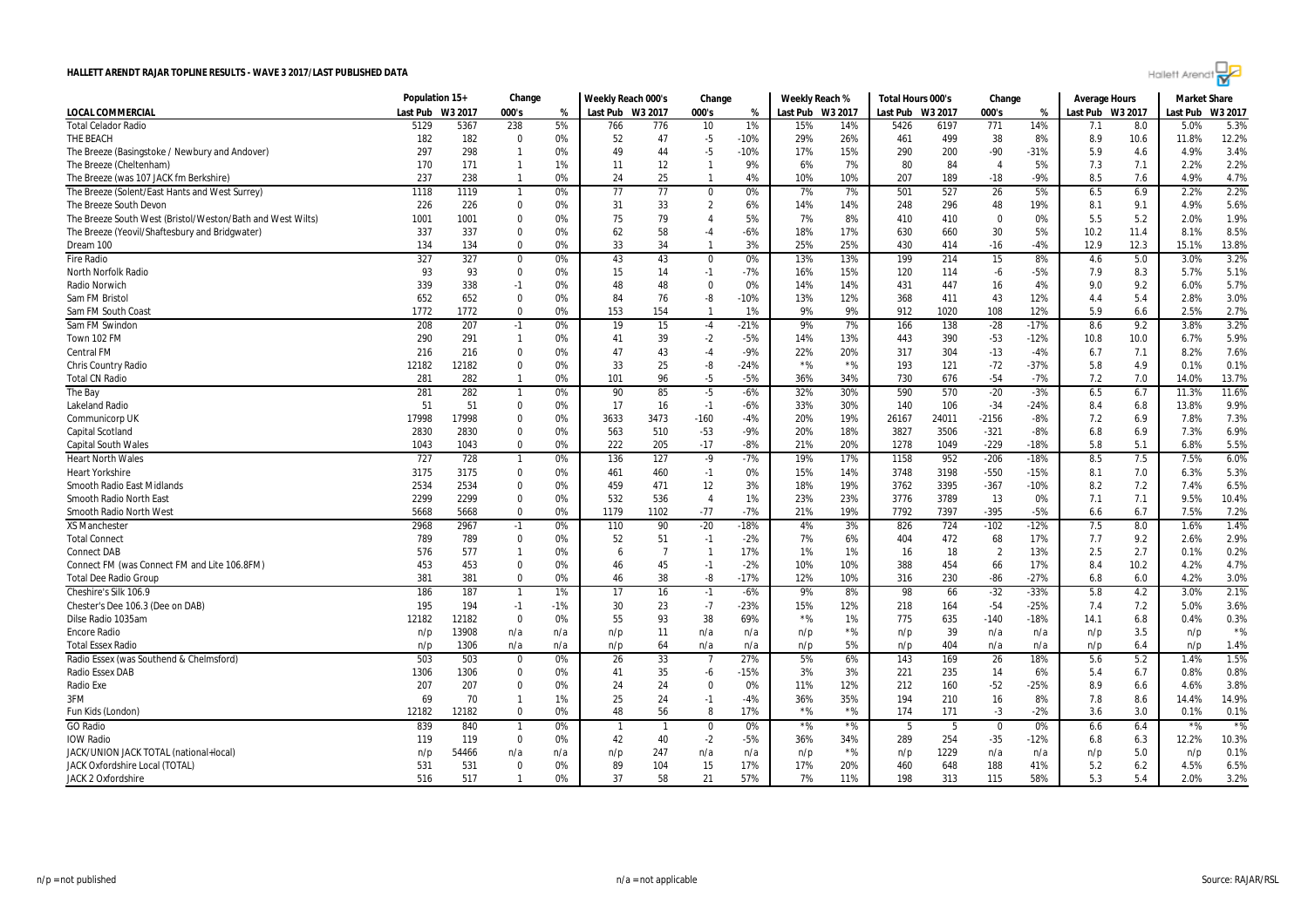

|                                            | Population 15+ |              | Change                      |          | Weekly Reach 000's |          | Change           |           | Weekly Reach % |                | Total Hours 000's |            | Change          |               | <b>Average Hours</b> |            | <b>Market Share</b> |              |
|--------------------------------------------|----------------|--------------|-----------------------------|----------|--------------------|----------|------------------|-----------|----------------|----------------|-------------------|------------|-----------------|---------------|----------------------|------------|---------------------|--------------|
| LOCAL COMMERCIAL                           | Last Pub       | W3 2017      | 000's                       | %        | Last Pub W3 2017   |          | 000's            | %         | Last Pub       | W3 2017        | Last Pub          | W3 2017    | 000's           | %             | Last Pub             | W3 2017    | Last Pub            | W3 2017      |
| 106 JACKfm (Oxford)                        | 531            | 531          | $\Omega$                    | 0%       | 71                 | 72       | - 1              | 1%        | 13%            | 14%            | 262               | 336        | 74              | 28%           | 3.7                  | 4.7        | 2.6%                | 3.4%         |
| <b>JACK Surrey</b>                         | 9321           | 9320         | $-1$                        | 0%       | 36                 | 41       | 5                | 14%       | $*$ %          | ${}^{\star}\%$ | 179               | 226        | 47              | 26%           | 5.0                  | 5.6        | 0.1%                | 0.1%         |
| <b>Union JACK</b>                          | 54466          | 54466        | $\mathbf 0$                 | 0%       | 80                 | 101      | 21               | 26%       | $*$ %          | $*$ %          | 357               | 332        | $-25$           | -7%           | 4.5                  | 3.3        | $*$ %               | $*$ %        |
| Jazz FM                                    | 54466          | 54466        | $\Omega$                    | 0%       | 556                | 570      | 14               | 3%        | $1\%$          | 1%             | 1660              | 2292       | 632             | 38%           | 3.0                  | 4.0        | 0.2%                | 0.2%         |
| Kingdom FM                                 | 290            | 290          | $\mathbf{0}$                | 0%       | 61                 | 61       | $\mathbf 0$      | 0%        | 21%            | 21%            | 552               | 507        | $-45$           | $-8%$         | 9.1                  | 8.3        | 10.2%               | 9.6%         |
| kmfm Group                                 | 1269           | 1270         | $\overline{1}$              | 0%       | 160                | 173      | 13               | 8%        | 13%            | 14%            | 1091              | 1145       | 54              | 5%            | 6.8                  | 6.6        | 3.8%                | 4.2%         |
| kmfm East                                  | 580            | 581          | $\mathbf{1}$                | 0%       | 76                 | 90       | 14               | 18%       | 13%            | 16%            | 578               | 591        | 13              | 2%            | 7.6                  | 6.5        | 4.3%                | 4.7%         |
| kmfm West                                  | 689            | 689          | $\mathbf 0$                 | 0%       | 84                 | 83       | $-1$             | $-1%$     | 12%            | 12%            | 513               | 554        | 41              | 8%            | 6.1                  | 6.7        | 3.5%                | 3.7%         |
| Lincs FM Group                             | 2440           | 2440         | $\mathbf 0$                 | 0%       | 578                | 566      | $-12$            | -2%       | 24%            | 23%            | 5266              | 5637       | 371             | 7%            | 9.1                  | 10.0       | 10.4%               | 10.8%        |
| Dearne FM                                  | 241            | 241          | $\mathbf 0$                 | 0%       | 45                 | 47       | $\overline{2}$   | 4%        | 19%            | 19%            | 351               | 385        | 34              | 10%           | 7.9                  | 8.3        | 7.1%                | 7.7%         |
| <b>KCFM</b>                                | 439            | 439          | $\mathbf 0$                 | 0%       | 75                 | 79       | $\overline{4}$   | 5%        | 17%            | 18%            | 630               | 700        | 70              | 11%           | 8.4                  | 8.8        | 6.4%                | 6.9%         |
| <b>Lincs FM 102.2</b>                      | 937            | 938          | $\overline{1}$              | 0%       | 284                | 291      | $\overline{7}$   | 2%        | 30%            | 31%            | 2754              | 3133       | 379             | 14%           | 9.7                  | 10.8       | 13.7%               | 15.0%        |
| <b>Ridings FM</b>                          | 304            | 303          | $-1$                        | 0%       | 38                 | 33       | $-5$             | $-13%$    | 12%            | 11%            | 201               | 170        | $-31$           | $-15%$        | 5.3                  | 5.1        | 3.5%                | 2.8%         |
| <b>Rother FM</b>                           | 209            | 209          | $\overline{0}$              | 0%       | 34                 | 29       | $-5$             | $-15%$    | 16%            | 14%            | 237               | 278        | 41              | 17%           | 7.0                  | 9.6        | 6.0%                | 6.8%         |
| <b>Trax FM</b>                             | 376            | 375          | $-1$                        | 0%       | 83                 | 84       | -1               | 1%        | 22%            | 22%            | 690               | 866        | 176             | 26%           | 8.3                  | 10.3       | 9.4%                | 11.3%        |
| Lyca Radio 1458am                          | 12182          | 12182        | $\mathbf 0$                 | 0%       | 93                 | 107      | 14               | 15%       | 1%             | 1%             | 609               | 735        | 126             | 21%           | 6.5                  | 6.9        | 0.3%                | 0.4%         |
| Radio Mansfield 103.2                      | 161            | 160          | $-1$                        | $-1%$    | 29                 | 31       | $\overline{2}$   | 7%        | 18%            | 19%            | 211               | 255        | 44              | 21%           | 7.3                  | 8.2        | 6.0%                | 6.8%         |
| Manx Radio                                 | 69             | 70           | $\overline{1}$              | 1%       | 34                 | 35       | $\overline{1}$   | 3%        | 49%            | 49%            | 388               | 390        | $\overline{2}$  | 1%            | 11.5                 | 11.3       | 28.7%               | 27.8%        |
| Mi-Soul                                    | 12182          | 12182        | $\mathbf 0$                 | 0%       | 47                 | 35       | $-12$            | $-26%$    | $*$ %          | $*$ %          | 268               | 457        | 189             | 71%           | 5.7                  | 13.2       | 0.1%                | 0.2%         |
| More Radio (was Arrow FM)                  | 121            | 122          | $\overline{1}$              | 1%       | 8                  | q        | $\overline{1}$   | 13%       | 6%             | 7%             | 42                | 42         | $\Omega$        | 0%            | 5.4                  | 4.8        | 1.4%                | 1.4%         |
| More Radio (was Sovereign FM)              | 161            | 161          | $\mathbf 0$                 | 0%       | 17                 | 14       | $-3$             | -18%      | 11%            | 9%             | 171               | 158        | $-13$           | $-8%$         | 10.1                 | 11.2       | 4.2%                | 3.8%         |
| Nation Broadcasting (Wales)                | 2597           | 2598         | $\overline{1}$              | 0%       | 269                | 269      | $\mathbf 0$      | 0%        | 10%            | 10%            | 1597              | 1762       | 165             | 10%           | 5.9                  | 6.5        | 3.1%                | 3.3%         |
| 106.3 Bridge FM                            | 129            | 130          | $\overline{1}$              | 1%       | 34                 | 35       | $\mathbf{1}$     | 3%        | 26%            | 27%            | 349               | 339        | $-10$           | $-3%$         | 10.3                 | 9.7        | 11.5%               | 10.7%        |
| Radio Carmarthenshire                      | 131            | 131          | $\mathbf 0$                 | 0%       | 27                 | 28       | $\overline{1}$   | 4%        | 20%            | 22%            | 230               | 188        | $-42$           | $-18%$        | 8.6                  | 6.6        | 8.6%                | 7.1%         |
| Radio Ceredigion                           | 79             | 78           | $-1$                        | -1%      | 16                 | 12       | $-4$             | -25%      | 21%            | 15%            | 95                | 50         | $-45$           | $-47%$        | 5.8                  | 4.3        | 5.8%                | 3.7%         |
| Dragon Radio Wales                         | 2597           | 2598         | $\overline{\mathbf{1}}$     | 0%       | 19                 | 18       | $-1$             | -5%       | 1%             | 1%             | 55                | 71         | 16              | 29%           | 2.8                  | 4.0        | 0.1%                | 0.1%         |
| Nation Radio (South Wales)                 | 1520           | 1519         | $-1$                        | 0%       | 130                | 119      | $-11$            | -8%       | 9%             | 8%             | 571               | 630        | 59              | 10%           | 4.4                  | 5.3        | 1.9%                | 2.1%         |
| 102.5 Radio Pembrokeshire                  | 101            | 101          | $\Omega$                    | 0%       | 35                 | 38       | $\overline{3}$   | 9%        | 35%            | 37%            | 276               | 271        | $-5$            | $-2%$         | 7.8                  | 7.2        | 12.4%               | 13.1%        |
| Swansea Bay Radio                          | 475            | 475          | $\Omega$                    | 0%       | 44                 | 42       | $-2$             | -5%       | 9%             | 9%             | 252               | 213        | $-39$           | $-15%$        | 5.8                  | 5.0        | 2.3%                | 2.0%         |
| Original 106 (Aberdeen)                    | 350            | 349          | $-1$                        | 0%       | 65                 | 71       | 6                | 9%        | 19%            | 20%            | 541               | 568        | 27              | 5%            | 8.3                  | 8.0        | 9.9%                | 10.3%        |
| Panjab Radio                               | 12182          | 12182        | $\mathbf 0$                 | 0%       | 70                 | 81       | 11               | 16%       | 1%             | 1%             | 726               | 454        | $-272$          | $-37%$        | 10.3                 | 5.6        | 0.3%                | 0.2%         |
| Radio Plymouth                             | 261            | 261          | 0                           | 0%       | 31                 | 29       | $-2$             | -6%       | 12%            | 11%            | 233               | 229        | $-4$            | $-2%$         | 7.4                  | 7.9        | 3.9%                | 3.9%         |
| <b>Premier Christian Radio</b>             | 12182          | 12181        | $-1$                        | 0%       | 75                 | 127      | 52               | 69%       | 1%             | 1%             | 325               | 935        | 610             | 188%          | 4.4                  | 7.4        | 0.2%                | 0.4%         |
| Total Q Radio                              | 1203           | 1203         | $\mathbf 0$                 | 0%       | 284                | 306      | 22               | 8%        | 24%            | 25%            | 2147              | 2459       | 312             | 15%           | 7.6                  | 8.0        | 9.8%                | 10.6%        |
| Q Radio                                    | 627            | 627          | $\Omega$                    | 0%       | 159                | 166      | $\overline{7}$   | 4%        | 25%            | 27%            | 1185              | 1238       | 53              | 4%            | 7.5                  | 7.4        | 9.9%                | 10.0%        |
| Q Radio (was Citybeat)                     | 575            | 575          | $\mathbf 0$                 | 0%       | 125                | 140      | 15               | 12%       | 22%            | 24%            | 962               | 1222       | 260             | 27%           | 7.7                  | 8.7        | 9.6%                | 11.3%        |
| <b>Total Quidem</b>                        | 1043           | 1043         | $\Omega$                    | 0%       | 99                 | 98       | $-1$             | $-1%$     | 9%             | 9%             | 591               | 580        | $-11$           | $-2%$         | 6.0                  | 5.9        | 3.2%                | 3.1%         |
| 107.6 Banbury Sound                        | 85             | 85           | 0                           | 0%       | 12                 | 11       | $-1$             | -8%       | 14%            | 13%            | 77                | 60         | $-17$           | $-22%$        | 6.5                  | 5.3        | 4.3%                | 3.3%         |
| Rugby FM                                   | 80             | 80           | $\Omega$                    | 0%       | 18                 | 17       | $-1$             | -6%       | 23%            | 22%            | 124               | 117        | $-7$            | -6%           | 6.9                  | 6.8        | 8.2%                | 7.6%         |
| 96.2FM Touchradio - Coventry               | 323            | 322          | $-1$                        | 0%       | 12                 | 17       | 5                | 42%       | 4%             | 5%             | 32                | 49         | 17              | 53%           | 2.6                  | 2.8        | 0.7%                | 1.0%         |
| <b>Touch FM Staffs</b>                     | 259            | 259          |                             |          |                    | 19       | $\overline{3}$   | 19%       |                | 7%             |                   |            | 33              | 34%           |                      |            |                     | 2.7%         |
| 102FM Touchradio - Warks, Worcs, Cotswolds | 296            | 297          | $\mathbf 0$<br>$\mathbf{1}$ | 0%<br>0% | 16                 | 33       | $-7$             | $-18%$    | 6%<br>13%      | 11%            | 96<br>262         | 129        | $-36$           | $-14%$        | 5.8                  | 6.7        | 2.1%<br>4.4%        |              |
|                                            |                |              |                             |          | 40                 |          |                  |           |                |                |                   | 226        |                 |               | 6.6                  | 6.8        |                     | 4.0%         |
| Rathergood Radio (surveyed as Star)        | 362            | 362          | $\mathbf 0$                 | 0%       | 35                 | 32       | $-3$             | -9%       | 10%            | 9%             | 312               | 257        | $-55$           | $-18%$        | 8.8                  | 8.0        | 4.6%                | 4.0%         |
| Revolution 96.2                            | 484<br>12182   | 484<br>12182 | 0<br>$\Omega$               | 0%<br>0% | 18                 | 17<br>16 | $-1$<br>$\Omega$ | -6%<br>0% | 4%<br>$*$ %    | 4%<br>$*$ %    | 240<br>95         | 172<br>109 | $-68$<br>14     | $-28%$<br>15% | 13.1<br>5.9          | 9.8<br>6.9 | 3.4%<br>$*$ %       | 2.3%<br>0.1% |
| Thames Radio (London)                      |                |              |                             |          | 16                 |          |                  |           |                |                |                   |            |                 |               |                      |            |                     |              |
| Time FM 107.5                              | 466            | 466          | $\mathbf 0$                 | 0%       | 32                 | 30       | $-2$             | $-6%$     | 7%             | 6%             | 187               | 200        | $\overline{13}$ | 7%            | 5.8                  | 6.8        | 2.2%                | 2.4%         |
| <b>Tindle Radio Group</b>                  | 141            | 142          | -1                          | 1%       | 80                 | 79       | $-1$             | $-1%$     | 57%            | 56%            | 925               | 944        | 19              | 2%            | 11.6                 | 11.9       | 34.7%               | 34.2%        |
| Channel 103 FM                             | 88             | 88<br>53     | $\mathbf{0}$                | 0%       | 51                 | 50<br>29 | $-1$             | $-2%$     | 58%            | 57%            | 535               | 558        | 23              | 4%            | 10.5                 | 11.1       | 32.4%               | 32.3%        |
| Island FM 104.7                            | 53             |              | $\Omega$<br>0               | 0%       | 29                 |          | $\mathbf 0$      | 0%        | 54%<br>$*$ %   | 55%<br>$*$ %   | 390<br>947        | 386        | $-4$            | $-1%$         | 13.6                 | 13.3       | 38.3%               | 37.2%        |
| UCB <sub>1</sub>                           | 54466          | 54466        |                             | 0%       | 185                | 174      | $-11$            | $-6%$     |                |                |                   | 835        | $-112$          | $-12%$        | 5.1                  | 4.8        | 0.1%                | 0.1%         |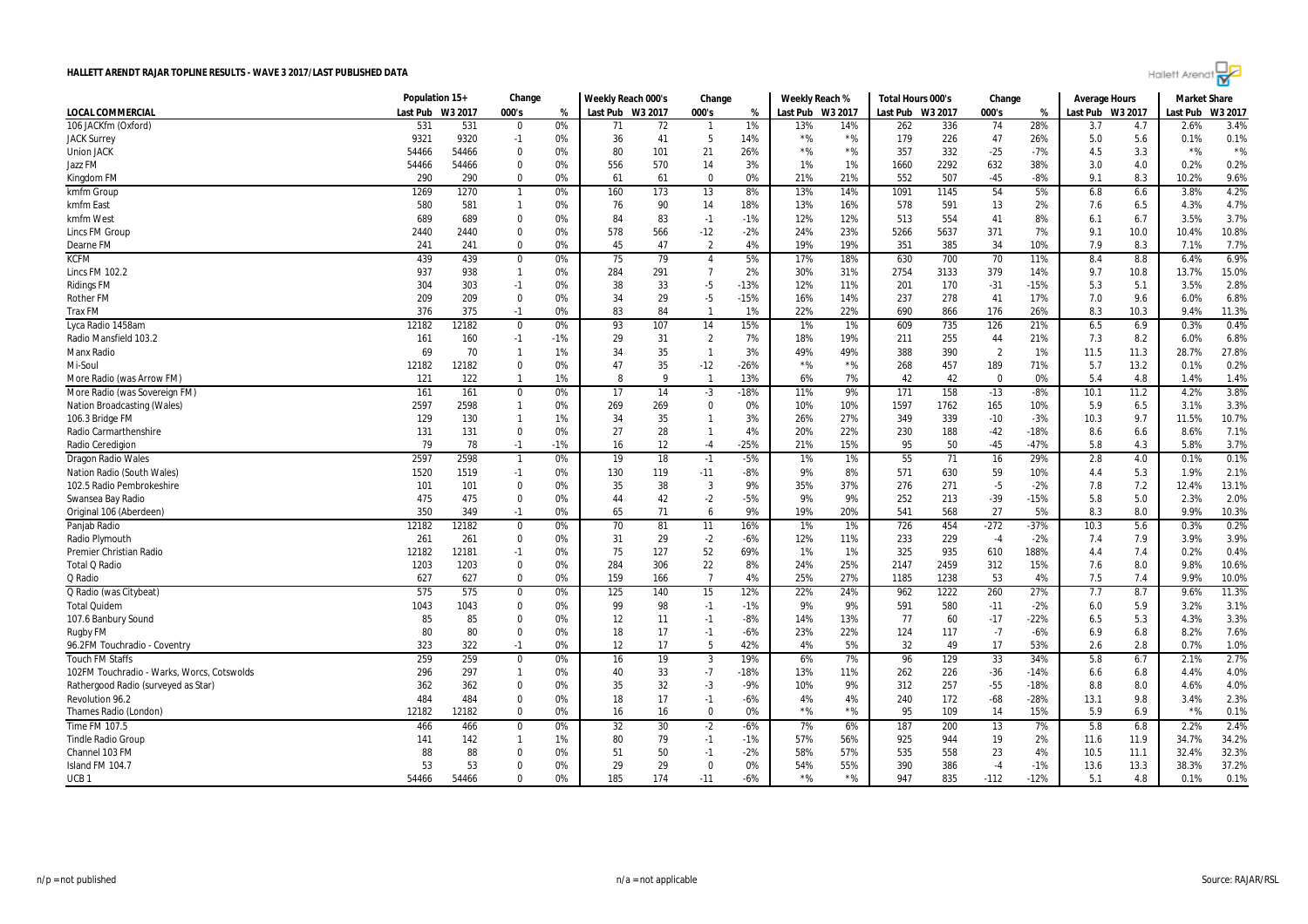|                                    | Population 15+   |      | Change |    | Weekly Reach 000's |         | Change |        | Weekly Reach % |         | Total Hours 000's |         | Change |        | Average Hours |         | <b>Market Share</b> |       |
|------------------------------------|------------------|------|--------|----|--------------------|---------|--------|--------|----------------|---------|-------------------|---------|--------|--------|---------------|---------|---------------------|-------|
| LOCAL COMMERCIAL                   | Last Pub W3 2017 |      | 000's  | %  | Last Pub           | W3 2017 | 000's  |        | Last Pub       | W3 2017 | Last Pub          | W3 2017 | 000's  |        | Last Pub      | W3 2017 | Last Pub W3 2017    |       |
| Total UKRD                         | 3462             | 3462 |        | 0% | 847                | 843     | -4     | 0%     | 24%            | 24%     | 7177              | 7017    | $-160$ | $-2%$  | 8.5           | 8.3     | 10.3%               | 10.1% |
| 2BR                                | 584              | 583  | -1     | 0% | 65                 | 60      | -5     | $-8%$  | 11%            | 10%     | 712               | 704     |        | $-1%$  | 11.0          | 11.7    | 6.8%                | 7.3%  |
| Eagle Radio                        | 507              | 507  |        | 0% | 136                | 135     |        | $-1%$  | 27%            | 27%     | 860               | 951     |        | 11%    | 6.3           | 7.0     | 9.1%                | 9.9%  |
| KL.FM 96.7                         | 187              | 187  |        | 0% |                    | 65      | -5     | $-7%$  | 38%            | 35%     | 769               | 639     | $-130$ | $-17%$ | 10.9          | 9.9     | 17.3%               | 14.6% |
| Minster FM                         | 317              | 316  | - 1    | 0% | 69                 | 71      |        | 3%     | 22%            | 22%     | 643               | 614     | $-29$  | $-5%$  | 9.3           | 8.7     | 10.1%               | 9.7%  |
| Mix 96                             | 133              | 133  |        | 0% | 38                 | 35      |        | $-8%$  | 28%            | 26%     | 272               | 242     | $-30$  | $-11%$ | 7.2           | 7.0     | 10.1%               | 9.3%  |
| My Music Radio (was Pirate Oldies) | 717              | 717  |        | 0% | 10                 |         | -2     | $-20%$ | 1%             | 1%      | 99                | 42      | -57    | -58%   | 9.4           | 5.7     | 0.6%                | 0.3%  |
| Pirate FM                          | 493              | 494  |        | 0% | 163                | 165     |        | 1%     | 33%            | 33%     | 1302              | 1321    | 19     | 1%     | 8.0           | 8.0     | 11.5%               | 11.9% |
| Spire FM                           | 122              | 122  |        | 0% | 47                 | 45      | -2     | -4%    | 38%            | 37%     | 351               | 309     | $-42$  | $-12%$ | 7.5           | 6.9     | 13.7%               | 12.0% |
| Spirit FM                          | 193              | 193  |        | 0% | 47                 | 51      |        | 9%     | 24%            | 26%     | 485               | 494     |        | 2%     | 10.4          | 9.7     | 11.5%               | 11.7% |
| 97.2 Stray FM                      | 140              | 141  |        | 1% | 44                 | 46      |        | 5%     | 31%            | 33%     | 286               | 384     | 98     | 34%    | 6.5           | 8.4     | 9.7%                | 12.8% |
| Sun FM                             | 271              | 271  |        | 0% | 64                 | 60      |        | $-6%$  | 24%            | 22%     | 495               | 508     | 13     | 3%     | 7.7           | 8.4     | 9.7%                | 10.9% |
| <b>Wessex FM</b>                   | 124              | 125  |        | 1% | 49                 | 55      |        | 12%    | 40%            | 44%     | 417               | 504     | 87     | 21%    |               | 9.2     | 14.7%               | 17.5% |
| Yorkshire Coast Radio              | 112              | 112  |        | 0% |                    | 48      |        | 2%     | 42%            | 43%     | 427               | 401     | -26    | $-6%$  | 9.0           | 8.4     | 17.6%               | 16.5% |
| <b>Wave 102</b>                    | 144              | 145  |        | 1% | 25                 | 28      |        | 12%    | 17%            | 19%     | 179               | 184     |        | 3%     |               | 6.6     | 7.3%                | 7.1%  |
| Radio Yorkshire                    | 2621             | 2622 |        | 0% |                    | 30      | -3     | $-9%$  | 1%             | 1%      | 100               | 71      | $-29$  | $-29%$ | 3.0           | 2.4     | 0.2%                | 0.1%  |

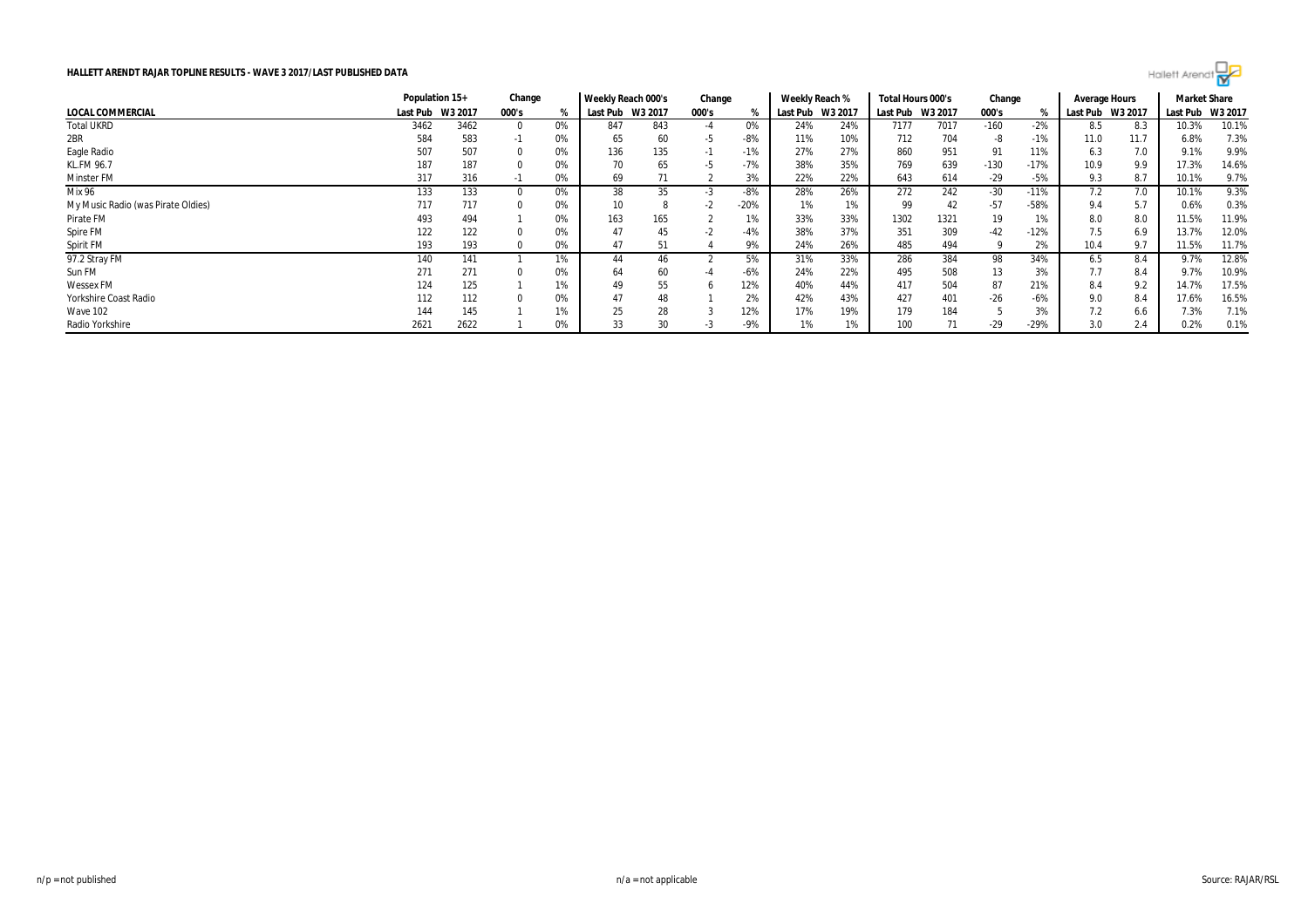

|                                      | Population 15+ |         | Change         |    | Weekly Reach 000's |      | Change         |        | Weekly Reach %   |     | Total Hours 000's |         | Change  |               | <b>Average Hours</b> |      | <b>Market Share</b> |        |
|--------------------------------------|----------------|---------|----------------|----|--------------------|------|----------------|--------|------------------|-----|-------------------|---------|---------|---------------|----------------------|------|---------------------|--------|
| <b>LOCAL COMMERCIAL</b>              | Last Pub       | W3 2017 | 000's          | %  | Last Pub W3 2017   |      | 000's          | %      | Last Pub W3 2017 |     | Last Pub          | W3 2017 | 000's   | $\frac{9}{6}$ | Last Pub W3 2017     |      | Last Pub            | W3 201 |
| <b>BBC Local Radio in England</b>    | 44128          | 44128   | $\mathbf 0$    | 0% | 6459               | 6212 | $-247$         | -4%    | 15%              | 14% | 57399             | 54462   | $-2937$ | $-5%$         | 8.9                  | 8.8  | 6.9%                | 6.4%   |
| <b>BBC Radio Berkshire</b>           | 828            | 828     | $\mathbf{0}$   | 0% | 118                | 112  | $-6$           | $-5%$  | 14%              | 13% | 1027              | 924     | $-103$  | $-10%$        | 8.7                  | 8.3  | 6.6%                | 6.0%   |
| <b>BBC Radio Bristol</b>             | 919            | 919     | $\mathbf{0}$   | 0% | 124                | 113  | $-11$          | -9%    | 13%              | 12% | 846               | 945     | 99      | 12%           | 6.8                  | 8.4  | 4.5%                | 4.8%   |
| <b>BBC Radio Cambridgeshire</b>      | 763            | 763     | $\Omega$       | 0% | 98                 | 111  | 13             | 13%    | 13%              | 15% | 702               | 901     | 199     | 28%           | 7.1                  | 8.1  | 4.6%                | 5.9%   |
| <b>BBC Radio Cornwall</b>            | 468            | 468     | $\mathbf{0}$   | 0% | 140                | 130  | $-10$          | $-7%$  | 30%              | 28% | 1649              | 1644    | $-5$    | 0%            | 11.7                 | 12.6 | 16.0%               | 15.9%  |
| <b>BBC Coventry and Warwickshire</b> | 716            | 716     | $\mathbf 0$    | 0% | 65                 | 84   | 19             | 29%    | 9%               | 12% | 468               | 555     | 87      | 19%           | 7.2                  | 6.6  | 4.1%                | 4.6%   |
| <b>BBC Radio Cumbria</b>             | 404            | 404     | $\Omega$       | 0% | 116                | 108  | -8             | $-7%$  | 29%              | 27% | 1011              | 1034    | 23      | 2%            | 8.7                  | 9.6  | 12.2%               | 11.9%  |
| <b>BBC Radio Derby</b>               | 662            | 662     | 0              | 0% | 122                | 144  | 22             | 18%    | 18%              | 22% | 994               | 1451    | 457     | 46%           | 8.2                  | 10.1 | 6.6%                | 10.4%  |
| <b>BBC Radio Devon</b>               | 995            | 995     | $\Omega$       | 0% | 204                | 199  | $-5$           | $-2%$  | 21%              | 20% | 2054              | 2009    | $-45$   | $-2%$         | 10.1                 | 10.1 | 9.5%                | 9.0%   |
| <b>BBC</b> Essex                     | 1323           | 1324    |                | 0% | 178                | 171  | $-7$           | $-4%$  | 13%              | 13% | 2120              | 2111    | $-9$    | 0%            | 11.9                 | 12.4 | 7.4%                | 7.1%   |
| <b>BBC Radio Gloucestershire</b>     | 514            | 513     | $-1$           | 0% | 79                 | 73   | -6             | -8%    | 15%              | 14% | 859               | 666     | $-193$  | $-22%$        | 10.9                 | 9.1  | 7.6%                | 5.4%   |
| <b>BBC Hereford &amp; Worcester</b>  | 513            | 513     | $\Omega$       | 0% | 116                | 121  | 5              | 4%     | 23%              | 24% | 1011              | 946     | $-65$   | $-6%$         | 8.7                  | 7.8  | 9.1%                | 9.5%   |
| <b>BBC Radio Humberside</b>          | 765            | 764     | $-1$           | 0% | 153                | 176  | 23             | 15%    | 20%              | 23% | 1590              | 2000    | 410     | 26%           | 10.4                 | 11.4 | 9.0%                | 11.0%  |
| <b>BBC Radio Kent</b>                | 1507           | 1507    | $\Omega$       | 0% | 198                | 186  | $-12$          | $-6%$  | 13%              | 12% | 1683              | 1748    | 65      | 4%            | 8.5                  | 9.4  | 5.1%                | 5.5%   |
| <b>BBC Radio Lancashire</b>          | 1193           | 1192    | $-1$           | 0% | 186                | 176  | $-10$          | $-5%$  | 16%              | 15% | 1486              | 1962    | 476     | 32%           | 8.0                  | 11.1 | 6.7%                | 9.4%   |
| <b>BBC Radio Leeds</b>               | 1657           | 1657    | $\mathbf 0$    | 0% | 211                | 180  | $-31$          | $-15%$ | 13%              | 11% | 1527              | 1289    | $-238$  | $-16%$        | 7.2                  | 7.2  | 5.2%                | 4.5%   |
| <b>BBC Radio Leicester</b>           | 862            | 863     | $\overline{1}$ | 0% | 161                | 147  | $-14$          | -9%    | 19%              | 17% | 1352              | 1070    | $-282$  | $-21%$        | 8.4                  | 7.3  | 8.1%                | 6.1%   |
| <b>BBC Radio Lincolnshire</b>        | 561            | 561     | $\Omega$       | 0% | 99                 | 86   | $-13$          | $-13%$ | 18%              | 15% | 1373              | 1088    | $-285$  | $-21%$        | 13.8                 | 12.7 | 11.8%               | 9.3%   |
| <b>BBC Radio London</b>              | 12182          | 12181   | $-1$           | 0% | 621                | 454  | $-167$         | -27%   | 5%               | 4%  | 3339              | 2650    | $-689$  | $-21%$        | 5.4                  | 5.8  | 1.6%                | 1.3%   |
| <b>BBC Radio Manchester</b>          | 2249           | 2250    | $\overline{1}$ | 0% | 210                | 199  | $-11$          | $-5%$  | 9%               | 9%  | 1499              | 1727    | 228     | 15%           | 7.1                  | 8.7  | 4.1%                | 4.8%   |
| <b>BBC Radio Merseyside</b>          | 1685           | 1685    | $\mathbf 0$    | 0% | 318                | 318  | $\overline{0}$ | 0%     | 19%              | 19% | 3773              | 3975    | 202     | 5%            | 11.9                 | 12.5 | 11.2%               | 11.4%  |
| <b>BBC Radio Newcastle</b>           | 1452           | 1452    | $\Omega$       | 0% | 279                | 269  | $-10$          | $-4%$  | 19%              | 19% | 1812              | 1603    | $-209$  | $-12%$        | 6.5                  | 6.0  | 7.3%                | 7.4%   |
| <b>BBC Radio Norfolk</b>             | 789            | 789     | 0              | 0% | 186                | 192  | 6              | 3%     | 24%              | 24% | 1747              | 2047    | 300     | 17%           | 9.4                  | 10.6 | 9.7%                | 10.5%  |
| <b>BBC Radio Northampton</b>         | 501            | 502     | $\overline{1}$ | 0% | 85                 | 76   | $-9$           | $-11%$ | 17%              | 15% | 869               | 766     | $-103$  | $-12%$        | 10.3                 | 10.1 | 8.6%                | 7.0%   |
| <b>BBC Radio Nottingham</b>          | 817            | 818     | $\overline{1}$ | 0% | 151                | 151  | $\Omega$       | 0%     | 19%              | 18% | 1272              | 1099    | $-173$  | $-14%$        | 8.4                  | 7.3  | 8.1%                | 6.9%   |
| <b>BBC Radio Oxford</b>              | 544            | 544     | $\mathbf 0$    | 0% | 78                 | 79   | $\overline{1}$ | 1%     | 14%              | 15% | 720               | 628     | $-92$   | $-13%$        | 9.3                  | 7.9  | 6.8%                | 6.0%   |
| <b>BBC Radio Sheffield</b>           | 1314           | 1314    | $\Omega$       | 0% | 178                | 206  | 28             | 16%    | 14%              | 16% | 1262              | 1698    | 436     | 35%           | 7.1                  | 8.2  | 4.8%                | 6.3%   |
| <b>BBC Radio Shropshire</b>          | 403            | 403     | $\Omega$       | 0% | 103                | 100  | $-3$           | $-3%$  | 26%              | 25% | 981               | 854     | $-127$  | $-13%$        | 9.5                  | 8.5  | 11.2%               | 10.3%  |
| <b>Total BBC Radio Solent</b>        | 1809           | 1809    | $\mathbf{0}$   | 0% | 263                | 252  | $-11$          | $-4%$  | 15%              | 14% | 2485              | 2553    | 68      | 3%            | 9.5                  | 10.1 | 6.6%                | 6.7%   |
| <b>BBC Somerset</b>                  | 457            | 457     | $\mathbf 0$    | 0% | 60                 | 55   | $-5$           | $-8%$  | 13%              | 12% | 343               | 359     | 16      | 5%            | 5.7                  | 6.5  | 3.6%                | 3.7%   |
| <b>BBC Radio Stoke</b>               | 618            | 619     | -1             | 0% | 133                | 136  | $\overline{3}$ | 2%     | 21%              | 22% | 867               | 1209    | 342     | 39%           | 6.5                  | 8.9  | 7.2%                | 8.2%   |
| <b>BBC Radio Suffolk</b>             | 546            | 546     | $\mathbf 0$    | 0% | 97                 | 92   | $-5$           | -5%    | 18%              | 17% | 1036              | 788     | $-248$  | $-24%$        | 10.7                 | 8.6  | 8.8%                | 6.4%   |
| <b>BBC Sussex and BBC Surrey</b>     | 2617           | 2616    | $-1$           | 0% | 295                | 284  | $-11$          | -4%    | 11%              | 11% | 2423              | 1911    | -512    | $-21%$        | 8.2                  | 6.7  | 4.4%                | 3.6%   |
| <b>BBC Radio Tees</b>                | 791            | 792     |                | 0% | 133                | 122  | $-11$          | $-8%$  | 17%              | 15% | 858               | 670     | $-188$  | $-22%$        | 6.4                  | 5.5  | 6.1%                | 4.9%   |
| <b>BBC Three Counties Radio</b>      | 1393           | 1393    | $\mathbf 0$    | 0% | 149                | 160  | 11             | 7%     | 11%              | 11% | 1012              | 945     | $-67$   | $-7%$         | 6.8                  | 5.9  | 3.9%                | 3.6%   |
| <b>BBC WM 95.6</b>                   | 2401           | 2401    | $\mathbf 0$    | 0% | 230                | 213  | $-17$          | $-7%$  | 10%              | 9%  | 2742              | 2456    | $-286$  | $-10%$        | 11.9                 | 11.5 | 6.6%                | 5.9%   |
| <b>BBC Radio Wiltshire/Swindon</b>   | 585            | 585     | $\mathbf{0}$   | 0% | 103                | 76   | $-27$          | $-26%$ | 18%              | 13% | 801               | 565     | $-236$  | $-29%$        | 7.8                  | 7.5  | 6.6%                | 4.3%   |
| <b>BBC Radio York</b>                | 538            | 538     | $\Omega$       | 0% | 82                 | 85   | 3              | 4%     | 15%              | 16% | 630               | 533     | $-97$   | $-15%$        | 7.7                  | 6.3  | 5.8%                | 5.0%   |
| <b>BBC Radio Guernsey</b>            | 53             | 53      | $\mathbf{0}$   | 0% | 18                 | 19   | - 1            | 6%     | 34%              | 36% | 182               | 187     | 5       | 3%            | 10.2                 | 9.9  | 17.8%               | 18.0%  |
| <b>BBC Radio Jersey</b>              | 88             | 88      | $\mathbf{0}$   | 0% | 29                 | 29   | $\mathbf{0}$   | 0%     | 33%              | 33% | 301               | 307     | 6       | 2%            | 10.4                 | 10.7 | 18.2%               | 17.8%  |
| <b>BBC Radio Scotland</b>            | 4541           | 4541    | $\Omega$       | 0% | 888                | 870  | $-18$          | $-2%$  | 20%              | 19% | 6082              | 5182    | -900    | $-15%$        | 6.8                  | 6.0  | 7.4%                | 6.4%   |
| <b>BBC Radio Ulster</b>              | 1505           | 1505    | 0              | 0% | 544                | 572  | 28             | 5%     | 36%              | 38% | 5625              | 6205    | 580     | 10%           | 10.3                 | 10.9 | 20.4%               | 20.9%  |
| <b>BBC Radio Wales</b>               | 2597           | 2598    |                | 0% | 408                | 361  | $-47$          | $-12%$ | 16%              | 14% | 2671              | 2883    | 212     | 8%            | 6.5                  | 8.0  | 5.2%                | 5.4%   |
| <b>BBC Radio Cymru</b>               | 2597           | 2598    | $\overline{1}$ | 0% | 128                | 124  | $-4$           | $-3%$  | 5%               | 5%  | 1369              | 1458    | 89      | 7%            | 10.7                 | 117  | 2.7%                | 2.7%   |